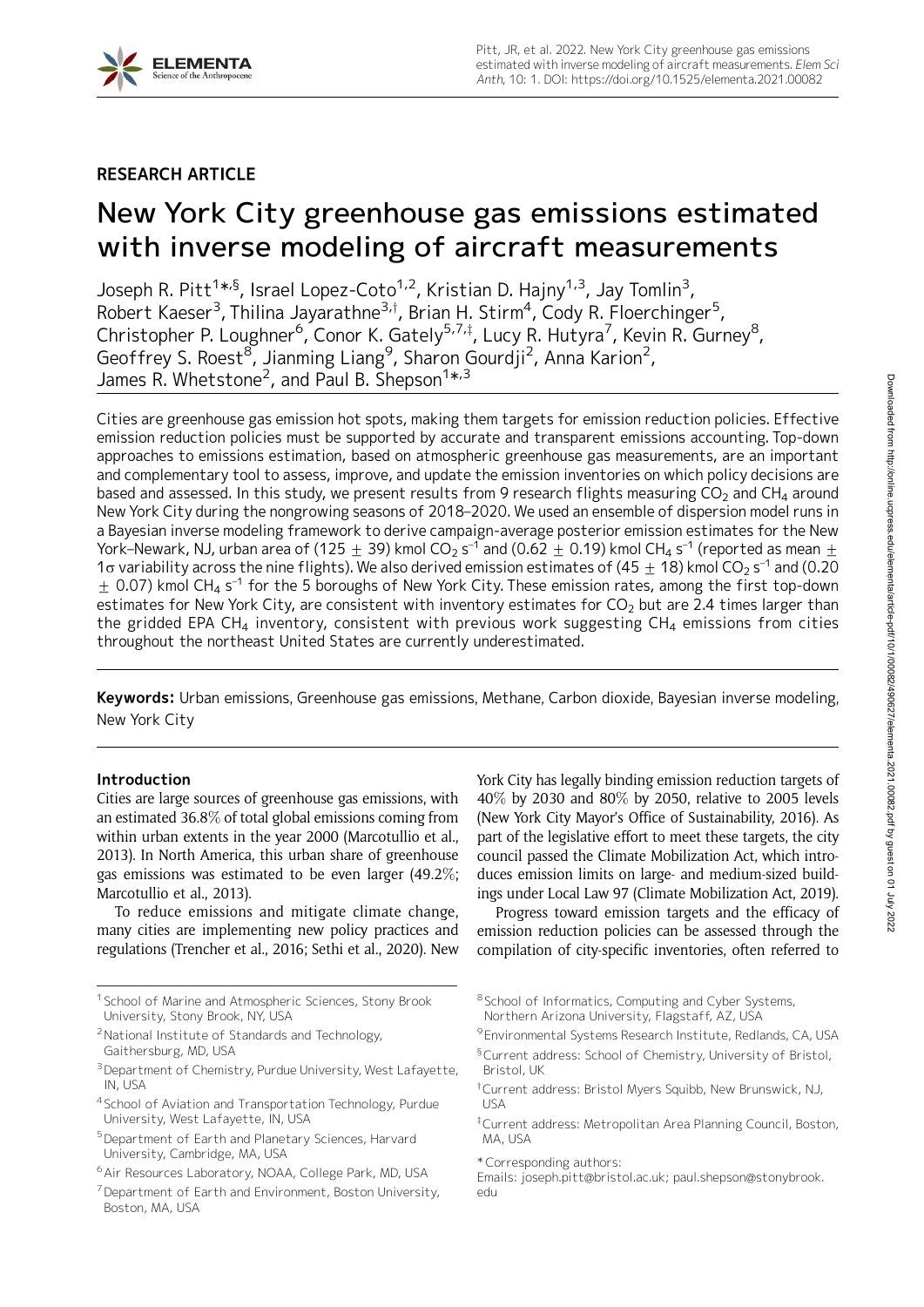as self-reported inventories. These inventories estimate greenhouse gas emissions using a bottom-up approach, where the total emission from each source category is calculated by multiplying activity data (e.g., fuel sales) by an emission factor (e.g., greenhouse gas emissions per unit of fuel sold). Self-reported inventories typically provide emission estimates at the whole-city level, broken down by emission source. These estimates can include direct emissions within the city limits (scope 1 emissions), emissions associated with electricity used within the city but generated elsewhere (scope 2 emissions) and other indirect emissions that occur elsewhere (e.g., landfill  $CH<sub>4</sub>$ ) as a result of activity (e.g., waste production) within the city (scope 3 emissions; Nangini et al., 2019). The New York City emissions inventory (MacWhinney and Barnett, 2019) is compiled using a mixed-scope approach known as the city-induced framework (Fong et al., 2014), which is designed to account for emissions attributable to activities within the city limits, regardless of emission location. This mixed-scope approach includes some emissions from each of scopes 1, 2, and 3 but does not include all the emissions from any single scope. Quantifying indirect emissions is important from a policy perspective, but it is challenging to assess mixed-scope inventories with atmospheric measurements, which are only sensitive to scope 1 emissions.

Spatially resolved inventories of scope 1 emissions have been compiled at the national level, either using bottomup approaches (Gately and Hutyra, 2017; Gurney et al., 2020) or using proxy data to spatially disaggregate national emission totals (Maasakkers et al., 2016; Oda et al., 2018; Janssens-Maenhout et al., 2019). These can be used to assess and improve the self-reported inventories or adopted as the primary method by which cities tailor and assess their emission reduction policies (Hutyra et al., 2014; Gurney and Shepson, 2021). A recent study by Gurney et al. (2021) compared scope 1 emissions from the national Vulcan inventory with self-reported inventories from 48 U.S. cities and found that most cities underreported emissions. The spatial information in gridded national inventories allows them to be combined with atmospheric transport models to estimate atmospheric mole fractions, allowing direct comparison to measurements and thus facilitating top-down approaches to estimating emissions.

Many top-down studies have used tower-based measurements of greenhouse gas mole fractions in an inverse modeling approach to estimate urban emissions (Bréon et al., 2015; Lamb et al., 2016; Lauvaux et al., 2016; 2020; Staufer et al., 2016; Deng et al., 2017; Huang et al., 2019; Nickless et al., 2019; Yadav et al., 2019). Tower-based sites allow for continuous year-round observations, enabling top-down fluxes to be estimated at annual timescales. On the other hand, an individual tower has limited spatial sensitivity, so multiple towers may be required to provide the necessary spatial coverage to accurately estimate whole-city emissions. Aircraft-based measurements cannot provide the continuous temporal coverage of tower observations. However, by sampling a wide area in a short period of time, well-tailored flight tracks enable aircraft to provide useful snapshot estimates of whole-city

emissions, with the ready ability to define and change the area of study.

Aircraft measurements can be used in an inverse modeling framework to estimate urban emissions. This approach incorporates information regarding the prior fluxes, transport model, and measurements, including the error covariance structure for each of these elements. Several previous studies have applied such a framework to estimate urban fluxes using aircraft measurements (Brioude et al., 2011; Brioude et al., 2013; Pisso et al., 2019; Lopez-Coto et al., 2020). However, this approach has yet to be applied to estimate New York City greenhouse gas emissions. In this study, we use measurements from 9 research flights (during the nongrowing season) and an ensemble of dispersion model runs in an inverse modeling approach to estimate carbon dioxide and methane emission rates for the New York–Newark, NJ, urban area and the five boroughs of New York City.

#### Methods

#### Aircraft measurements

Measurements were made on board the Purdue University Airborne Laboratory for Atmospheric Research (ALAR), a modified Beechcraft Duchess. Full details of the aircraft payload and sampling configuration are provided by Cambaliza et al. (2014). Carbon dioxide  $(CO<sub>2</sub>)$  and methane (CH4) mole fractions were measured using a Picarro Cavity Ringdown Spectrometer (Crosson, 2008), calibrated in flight using 3 calibration cylinders traceable to the National Oceanic and Atmospheric Administration (NOAA) reference scales for  $CO<sub>2</sub>$  (X2007; Tans et al., 2017) and CH<sub>4</sub> (X2004A; Dlugokencky et al., 2005). The cylinders were prepared, filled, and certified by NOAA; details are provided in SI Table S1.1.

Three Picarro analyzers were used over the course of the campaign: 2 different G2301-f analyzers and 1 G2401-m analyzer. The 2 G2301-f analyzers were operated in low-flow mode, with each species measured at approximately 1.2 s intervals on 1 analyzer and 1.4 s intervals on the other. The G2401-m analyzer took a measurement of each species at approximately 2.3 s intervals. These analyzers exhibited typical precisions of 0.2 ppm ( $\mu$ mol mol<sup>-1</sup>) for CO<sub>2</sub> and 3 ppb (nmol mol<sup>-1</sup>) for CH<sub>4</sub>, based on analysis of data gathered during in-flight and ground-based calibrations. A linear calibration curve was derived for each flight day using in-flight measurements of all 3 calibrations cylinders on board the aircraft. In all cases, we obtained  $r^2$ values greater than 0.999, demonstrating good instrument linearity.

Flights were performed on 9 separate days between November 2018 and March 2020, with all flights taking place in either November, February, or March. Flight tracks are shown in Figure S4.1, which also gives the dates and times of the flights. The total flight duration for each day (as measured from the first usable measurement to the final usable measurement) varied between 2.5 and 5.5 h.

#### Transport modeling

The surface influence, or footprint, of the sampled air was determined using HYSPLIT v5.0.0 (Hybrid Single Particle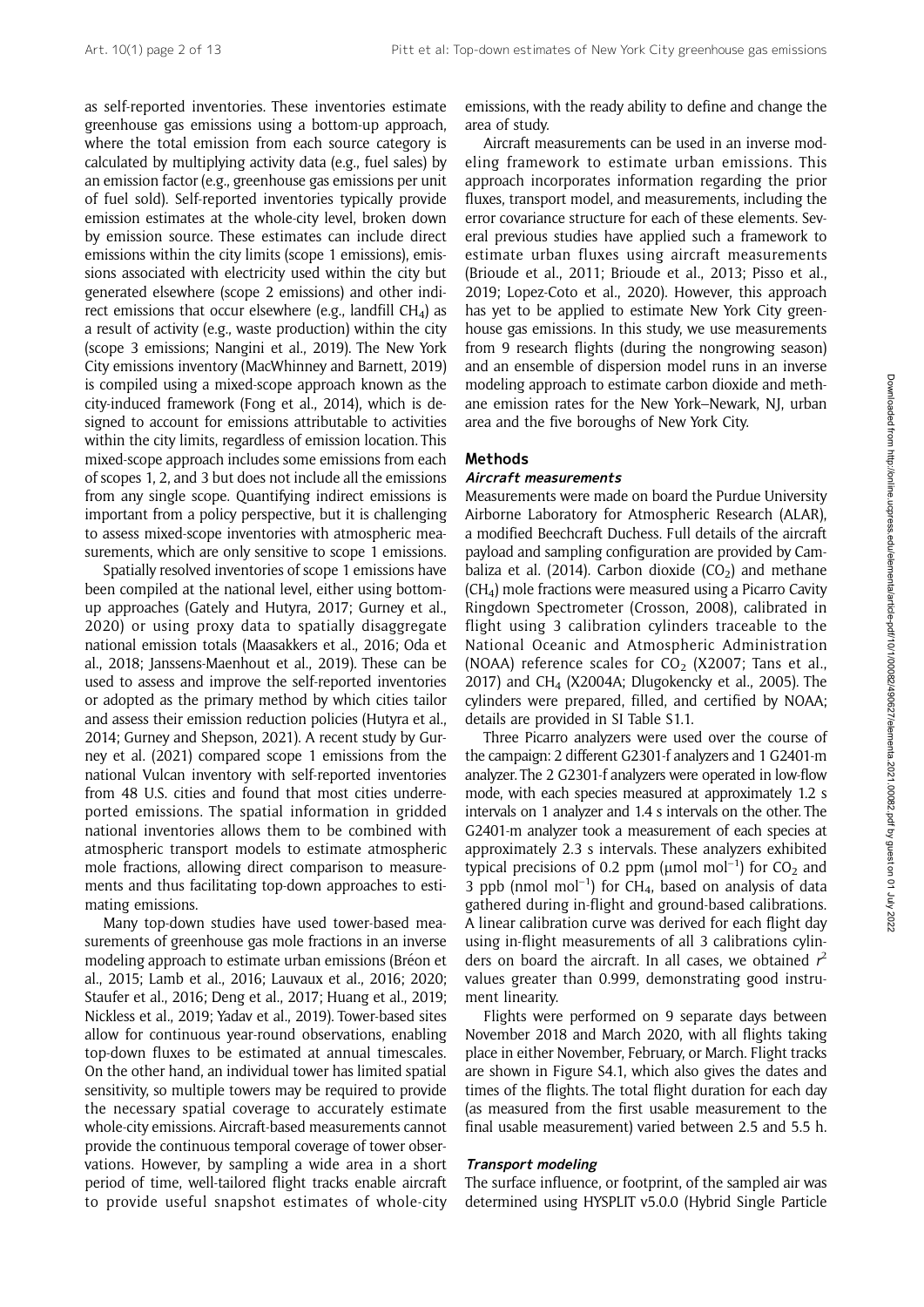Lagrangian Integrated Trajectory Model; Draxler and Hess, 1998; Stein et al., 2015; Loughner et al., 2021), a Lagrangian particle dispersion model developed by the NOAA Air Resources Laboratory. This version of HYSPLIT incorporates elements of STILT (Stochastic Time-Inverted Lagrangian Transport Model; Gerbig et al., 2003; Lin et al., 2003; Fasoli et al., 2018), a related model that branched off an earlier version of HYSPLIT. This combines features from STILT, including options for a different vertical turbulence scheme that prevents well-mixed particles from accumulating in low-turbulence regions (Thomson et al., 1997), a varying vertical Lagrangian timescale (Hanna, 1982) and an additional boundary layer turbulence parameterization (Hanna, 1982), with recent model development and bug fixes within HYSPLIT (Loughner et al., 2021).

Each of our HYSPLIT runs was repeated using 4 different choices of input meteorology and 2 different turbulence parameterizations (Hanna, 1982; Kantha and Clayson, 2000) giving us an 8-member ensemble of dispersion model runs (hereafter referred to as the transport model ensemble). The input meteorology was taken from 4 publicly available archived products: the European Centre for Medium Range Weather Forecasts Fifth Reanalysis (ERA5), the NOAA Global Forecast System (GFS) model, the NOAA North American Mesoscale Forecast System (NAM) model, and the NOAA High-Resolution Rapid Refresh (HRRR) model (see SI Section S2 for more details on each product).

A separate HYSPLIT model run was conducted for every minute of each flight that included aircraft sampling within the boundary layer. The mean measured mole fraction for each minute was calculated as an average over all measurement points where the aircraft was within the boundary layer, with the corresponding model particle release consisting of approximately 1,000 particles distributed equally across these measurement locations (covering a horizontal distance of approximately 3–4 km at typical aircraft speeds). In this way, we ensured that the model run was representative of the measurements we included in our average.

#### Tiered multi-resolution Bayesian inversion framework

Fluxes were optimized separately for each flight using a Bayesian inversion framework, after first subtracting the background mole fraction from the aircraft measurements (where the background is defined as the mole fraction of  $CO<sub>2</sub>$  or CH<sub>4</sub> within the measured air prior to it entering the domain; see SI Section S9 for details). This process consisted of multiple stages:

- 1. Optimize fluxes on a large domain at coarse spatial resolution (0.08°  $\times$  0.08°).
- 2. Use the posterior flux map from step 1 to estimate spatial variability in the mole fractions of  $CO<sub>2</sub>$  and CH<sub>4</sub> flowing into a smaller, high resolution (0.02 $\degree$  × 0.02 $\degree$ ) domain, nested within the large domain and centered on New York City.

3. Optimize fluxes on the smaller, high-resolution domain, taking into account the background variability calculated in step 2.

The large domain (henceforth referred to as the d01 domain) was bounded by  $34.4^\circ$ N,  $44.4^\circ$ N,  $83.7^\circ$ W, and 69.7°W, while the smaller nested domain (henceforth the d03 domain) was bounded by 39.2°N, 42.0°N, 75.7°W, and 72.1°W (see SI Figure S3.1 for map). This approach takes account of upwind sources that influenced our measurements and provides an optimized representation of their influence. This allows us to better isolate the specific contribution from the area of interest (e.g., the New York– Newark urban area) by providing an optimized background for each minute of the flight.

A gridded footprint (representing the influence of surface fluxes on the sampled air) was calculated on both the d01 and d03 domains for each minute of the flight. Modeled mole fraction enhancements (in units of umol  $mol^{-1}$ ; commonly referred to as ppm) were derived by multiplying these gridded footprints (in units of ppm [µmol m<sup>-2</sup> s<sup>-1</sup>]<sup>-1</sup>) by surface fluxes (in units of µmol m<sup>-2</sup> s<sup>-1</sup>) of  $CO<sub>2</sub>$  and CH<sub>4</sub>. The inventories used to provide prior fluxes are described in the following section. For both the initial d01 inversion and the nested d03 inversion, optimized posterior fluxes were obtained by minimizing the cost function  $J(x)$ :

$$
J(\mathbf{x}) = \frac{1}{2} \left[ (\mathbf{x} - \mathbf{x}_b)^T \mathbf{P}_b^{-1} (\mathbf{x} - \mathbf{x}_b) + (\mathbf{H}\mathbf{x} - \mathbf{y})^T \mathbf{R}^{-1} (\mathbf{H}\mathbf{x} - \mathbf{y}) \right].
$$
\n(1)

This cost function assumes normally distributed uncertainties and has the following analytical solution (Enting, 2002; Tarantola, 2005):

$$
x_a = x_b + \mathbf{P}_b \mathbf{H}^T (\mathbf{H} \mathbf{P}_b \mathbf{H}^T + \mathbf{R})^{-1} (\mathbf{y} - \mathbf{H} \mathbf{x}_b).
$$
 (2)

Here  $x$  is a vector containing the fluxes that are to be optimized,  $x_a$  contains the posterior (optimized) fluxes,  $x_b$ contains prior fluxes derived from an emissions inventory and H is a matrix containing the modeled footprint for each minute of the flight. The vector  $y$  contains the measured mole fraction enhancements for each minute of the flight, relative to a background value representing the mole fraction present in the sampled air when it entered the domain. For the d01 inversion, this background value was taken to be constant, while for the d03 inversion, a spatially varying background was calculated based on the posterior fluxes within the d01 domain (see SI Section S9 for more details, including details of a sensitivity analysis to determine the impact of the nested inversion approach). The error covariance matrices  $P_b$  and R represent uncertainty in the prior fluxes and model–measurement mismatch, respectively.

# Error covariances

Following previous studies (Lauvaux et al., 2016; Lauvaux et al., 2020; Lopez-Coto et al., 2017; Lopez-Coto et al., 2020), the off-diagonal components of the error covariance matrix  $P_b$  were populated using an exponential covariance model (in space). The diagonal elements of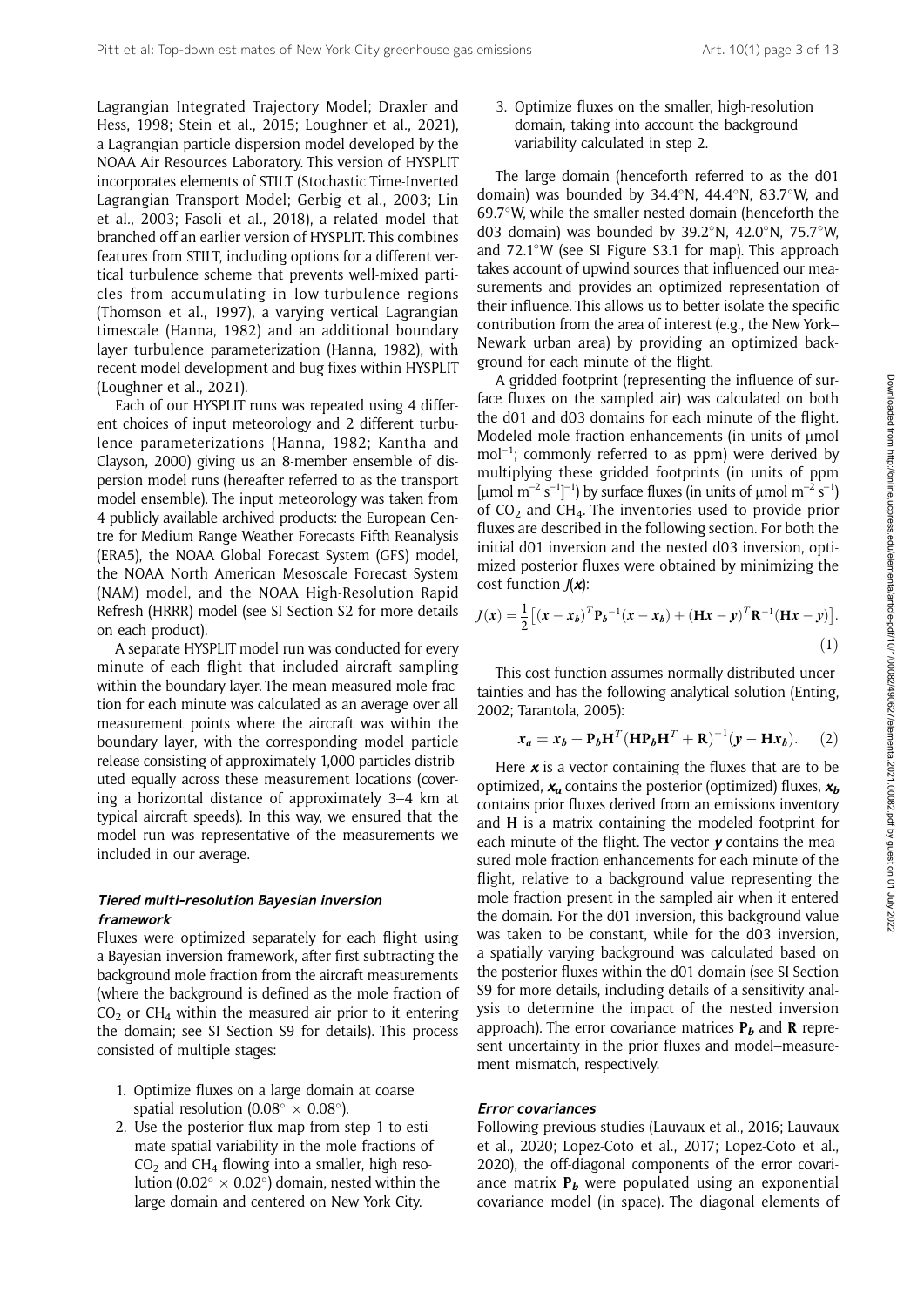$P_b$  were populated on the assumption that the 1 $\sigma$  flux uncertainty in each grid cell equaled 100% of the prior flux within that grid cell, following the values used by Lopez-Coto et al. (2017; Lopez-Coto et al., 2020). For comparison, Andres et al. (2016) reported  $2\sigma$  grid-cell-level uncertainties for a global  $CO<sub>2</sub>$  inventory ranging from 4% to more than 190%, averaging about 120%. Gately and Hutyra (2017) reported 50%–250% differences between ACES (Anthropogenic Carbon Emissions System; version 1) and 3 global disaggregated  $CO<sub>2</sub>$  inventories at city scales, with grid-cell-level differences of over 100% for half of the grid cells (urban and rural) in the northeast United States. For CH<sub>4</sub>, there are no good estimates of grid-cell-level uncertainty, but considering recent work indicating inventories significantly underestimate urban  $CH<sub>4</sub>$  emissions, and the lack of knowledge about  $CH<sub>4</sub>$ sources at urban scales, we can only assume that the relative uncertainties are at least as large as for  $CO<sub>2</sub>$ . A lower limit uncertainty in each grid cell was set to 1  $\mu$ mol m<sup>-2</sup> s<sup>-1</sup> and 1 nmol  $m^{-2}$  s<sup>-1</sup> for CO<sub>2</sub> and CH<sub>4</sub>, respectively, allowing some correction in grid cells with very low prior fluxes.

The off-diagonal elements of the prior flux error covariance matrix, representing the correlation between prior flux errors in different grid cells, were calculated according to an exponential decay model based on the distance between grid cells (Lauvaux et al., 2012; Lauvaux et al., 2016; Lauvaux et al., 2020; Lopez-Coto et al., 2017; Lopez-Coto et al., 2020). The correlation length was set to 10 km following Lopez-Coto et al. (2017) who found this value to be appropriate for studies at urban scales. A variogram analysis of the spread of the prior flux ensemble indicated that the exponential covariance model and the correlation length used here are appropriate for both species in both domains (see SI Section S11). The same approach to constructing  $P_b$  was used for both the d01 and d03 inversions.

A double exponential covariance model (in space and time) was selected for the model–measurement mismatch error covariance matrix R, with a correlation length of 1 km and a correlation time of 1 h based on the short correlation length and time scales reported for atmospheric trace gases in urban environments (Shusterman et al., 2018; Turner et al., 2020). The diagonal elements of R represent the combined uncertainty due to random error in the measurements, model and background for each minute of the flight. This was calculated by combining background uncertainty (see below) with the variance across the eight transport model ensemble members for a given minute and the variance in measured mole fraction during that minute. In all cases, low limits for the uncertainty of 0.2 ppm ( $\mu$ mol mol<sup>-1</sup>) and 3 ppb (nmol mol<sup>-1</sup>) were used for  $CO<sub>2</sub>$  and  $CH<sub>4</sub>$  respectively, based on an analysis of instrument precision from calibration data.

The background uncertainty for the d01 inversion was derived by calculating the respective variances in measured and modeled mole fractions across the background data points, then summing these variances (see SI Section S9 for the definition of the background points). For the d03 inversion, these terms were combined with the variance of the spatially varying component of the background (i.e., the outside contribution derived from the

posterior d01 fluxes), taken across the 8 transport model ensemble members.

# Prior fluxes

Separate inversions were performed using 3 different  $CO<sub>2</sub>$ flux priors and 4 different CH<sub>4</sub> flux priors. For CO<sub>2</sub>, we used fluxes from Vulcan v3.0 (Gurney et al., 2020), ACES v2.0 (Gately and Hutyra, 2017), and EDGAR v5.0 (Emission Database for Global Atmospheric Research; European Commission Joint Research Centre (JRC)/Netherlands Environmental Assessment Agency (PBL), 2019; Crippa et al., 2020). For CH<sub>4</sub>, we used fluxes from EDGAR v5.0, EDGAR v4.2 (European Commission Joint Research Centre (JRC)/Netherlands Environmental Assessment Agency (PBL), 2011) and the gridded Environmental Protection Agency (GEPA) inventory (Maasakkers et al., 2016). Because EDGAR v4.2 uses a population proxy to distribute fluxes, it contains much larger emissions from urban areas compared to EDGAR v5.0 and the GEPA inventory (conversely it is known to underestimate emissions in oil and natural gas production regions). To bridge this large emissions gap between inventories, we also used a composite CH4 prior containing the average of the GEPA fluxes and the EDGAR v4.2 fluxes in each grid cell.

In all cases, we used annual average emissions for the most recent year available: 2015 for Vulcan, 2017 for ACES, 2018 for EDGAR v5.0 CO<sub>2</sub>, 2015 for EDGAR v5.0  $CH<sub>4</sub>$ , 2012 for the GEPA, and 2008 for EDGAR v4.2. The use of annual average fluxes (even for those inventories for which hourly fluxes are available) was motivated by the fact that we did not have inventory fluxes for the actual flight days (which were more recent than the latest available inventory data). Furthermore, holding the prior emission rates constant for each flight ensures that flightto-flight differences in posterior emission rates are not a consequence of prior temporal variability. While prior constraints are important for solving ill-posed problems, it is known that the choice of prior flux map can influence the posterior fluxes (Lauvaux et al., 2020). By using multiple priors for each gas, we reduce the dependency of our mean posterior fluxes on one specific prior.

A conservative method was used to regrid each prior to the extent and resolution of the d01 and d03 domains (Zhuang, 2020). Canadian emissions for the U.S.-specific priors (Vulcan, ACES, and GEPA) were taken from EDGAR v5.0. A more detailed discussion of prior fluxes is given in SI Section S3.

#### Sensitivity analysis

In addition to our base case ensemble of inversions, we performed a sensitivity analysis to better understand the impact of different background choices and prior error covariance parameters in our posterior results, as well as to quantify uncertainties in the methodology. A full description of the sensitivity test cases is provided in SI Sections S10 and S11.

# Results and discussion

Total posterior emission rates were calculated for both the 5 boroughs of New York City (NYC) and the wider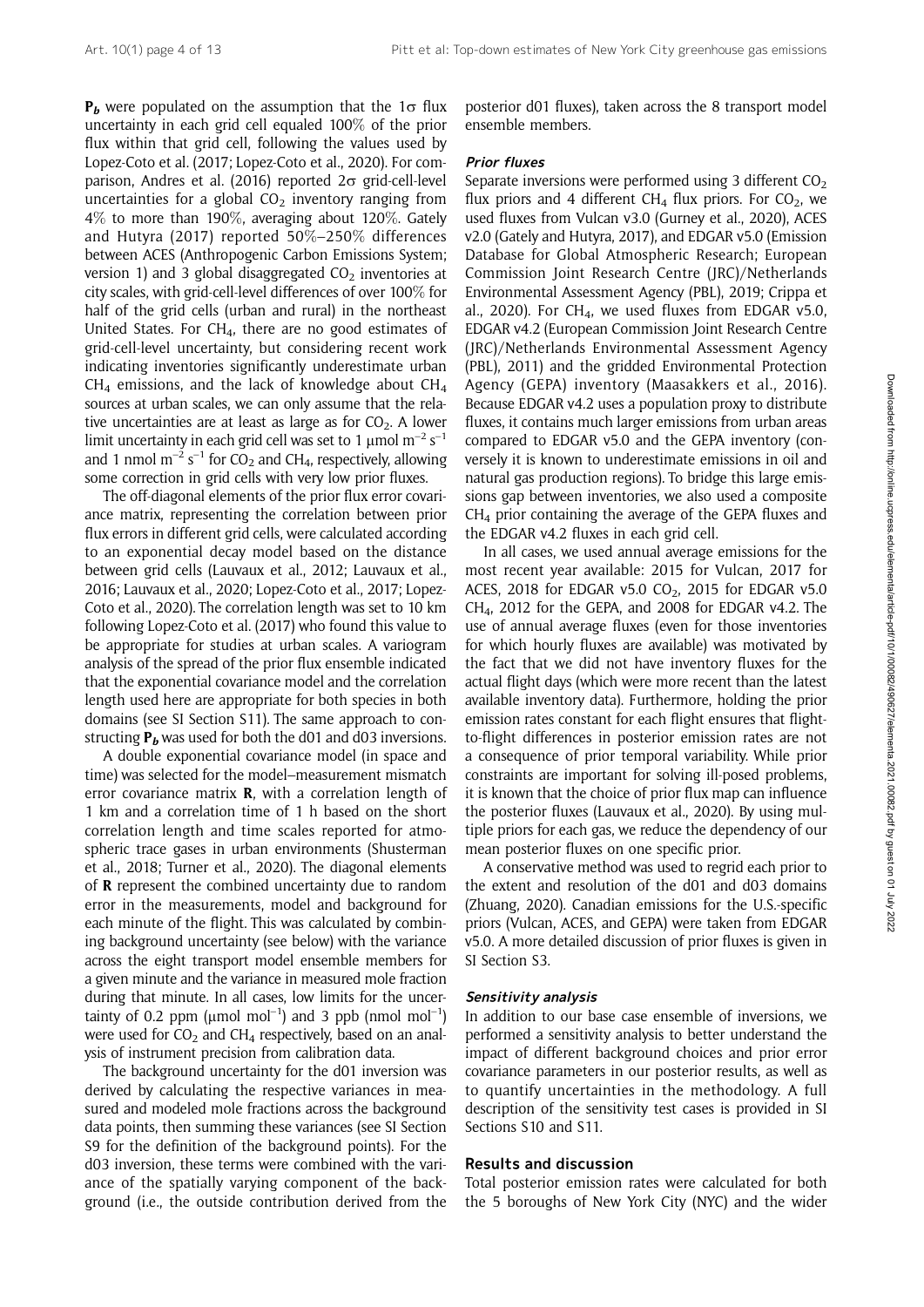

Figure 1. Boxplots of the total posterior emission rates for the New York–Newark urban area. Results are shown for CO<sub>2</sub> (a, c, e) and CH<sub>4</sub> (b, d, f), grouped by flight (a, b), by prior (c, d), and by transport model (e, f). Mean posterior emission rates are represented by red crosses and panels (c) and (d) also show prior values as blue crosses. The dashed lines represent the mean posterior (red) and prior (blue) emission rates taken over all flights, model ensemble members, and priors. In the  $CO<sub>2</sub>$  panels, representative inventory estimates are also shown (ACI is ACES inventory and VUI is Vulcan inventory). In the transport model panels (e, f), ER is ERA5, GF is GFS, HR is HRRR, and NA is NAM, while the 2 and 5, respectively, represent the Kantha and Clayson (2000) and Hanna (1982) turbulence parameterizations. The boxes extend between the upper and lower quartiles, with the median values shown as solid horizontal black bars. The whiskers extend to the highest and lowest data points within 1.5 times the interquartile range of the upper and lower quartiles, respectively. All data outside these whiskers are shown as individual points. DOI: https://doi.org/10.1525/elementa.2021.00082.f1

New York–Newark urban area (see SI Section S3 for area definitions). The wider urban area better represents the area of sensitivity for our flights (see SI Figure S4.1 for footprint maps); therefore, these wider urban area emission totals are the focus of analysis in this section. Emission rate estimates for the 5 boroughs of NYC are also presented due to the high policy relevance of this area.

#### Urban area posterior emission rates

Figure 1 shows total emission rates within the New York– Newark urban area boundary, broken down by flight, prior, and transport model. The mean posterior emission rate for CO<sub>2</sub> was (125  $\pm$  39) kmol s<sup>-1</sup>, where the reported

uncertainty represents the  $1\sigma$  variability across the 9 flights (using ensemble-average totals for each flight). Also shown (in purple) are inventory emissions from the hourly ACES inventory and hourly Vulcan inventory, calculated using only dates and hours that were representative of our flights (see SI Section S5 for details). The mean value of these representative inventory emissions was  $(145 +$ 21) kmol  $s^{-1}$  for ACES (15.5% larger than our mean posterior estimate) and (124 + 20) kmol  $s^{-1}$  for Vulcan (0.9% lower than our mean posterior estimate). The inventory variability reported here represents  $1\sigma$  across 45 representative days in each inventory. Both our mean posterior emission rate and these representative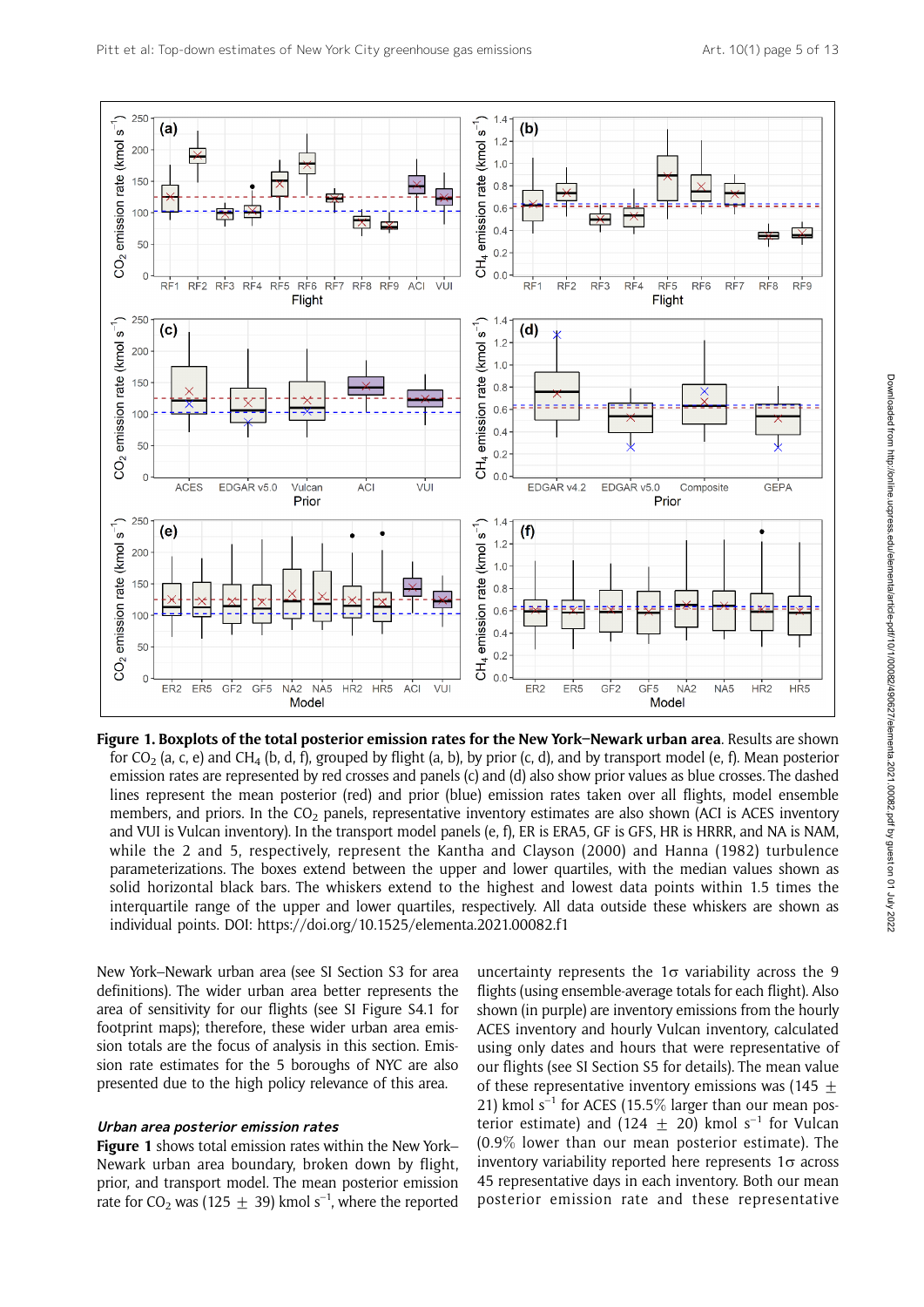| <b>Table 1.</b> 1 $\sigma$ spread in posterior emission rate for the New |
|--------------------------------------------------------------------------|
| York–Newark urban area across each ensemble, relative to                 |
| the base case ensemble mean. DOI: https://doi.org/                       |
| 10.1525/elementa.2021.00082.t1                                           |

| Ensemble                               | Single-Flight<br>Ensemble Spread |            | Campaign-Average<br>Ensemble Spread |            |
|----------------------------------------|----------------------------------|------------|-------------------------------------|------------|
|                                        | $CO2$ (%)                        | $CH_4(\%)$ | $CO2$ (%)                           | $CH_4 (%)$ |
| Transport model                        | 13                               | 12         | 3.8                                 | 3.6        |
| Prior                                  | 8.2                              | 18         | 7.9                                 | 18         |
| Prior flux<br>covariance<br>parameters | 4.6                              | 4.2        | 3.7                                 | 2.8        |
| Background                             | 4.6                              | 8.6        | 4.3                                 | 7.7        |
| Combined                               | 16                               | 24         | 10                                  | 20         |

inventory emission rates are larger than the corresponding annual average emission rates (116 kmol  $s^{-1}$  for ACES and 105 kmol  $s^{-1}$  for Vulcan) that we used as priors. While we do not expect these representative inventory values (from previous years) to agree perfectly with our mean posterior emissions rates, the agreement shown here is well within the observed flight-to-flight variability of our estimates as well as the expected daily variability of the inventories.

The posterior  $CO<sub>2</sub>$  emission estimates represent total emissions and are influenced by any contribution from biospheric respiration and photosynthesis, while the inventories only include anthropogenic fluxes. However, the flights in this study were conducted during the nongrowing season and the estimated biospheric contribution was very small, approximately 2% on average (see SI Section S6 for details).

The posterior  $CH_4$  emission rates calculated for the New York–Newark urban area using all 4 priors are much larger than emission rates from the GEPA and EDGAR v5.0 inventories but much smaller than the emission rate from EDGAR v4.2. The mean posterior  $CH<sub>4</sub>$  emission rate was  $(0.62 \pm 0.19)$  kmol s<sup>-1</sup> (1 $\sigma$  variability across flights). This mean posterior total is 2.4 times larger than the annual value from the GEPA inventory.

The temporal variability of urban  $CH<sub>4</sub>$  emissions on diurnal, weekly, and seasonal timescales is poorly understood. None of the  $CH<sub>4</sub>$  inventories used in this study provide emission estimates on hourly timescales, so it is not possible to repeat the calculation of representative inventory totals presented above for  $CO<sub>2</sub>$ . Recent studies in Los Angeles (Yadav et al., 2019) and Washington, DC– Baltimore (Huang et al., 2019) found large seasonal cycles in urban  $CH<sub>4</sub>$  emissions. Floerchinger et al. (2021) observed significant seasonal variability in the biogenic fraction of  $CH<sub>4</sub>$  emissions for several cities, including New York. More flights are required to provide the annual coverage necessary to confirm if strong seasonality also exists in total  $CH_4$  emissions for the New York– Newark urban area.

It is important to emphasize that our mean posterior emission rates (for both  $CO<sub>2</sub>$  and  $CH<sub>4</sub>$ ) do not represent estimates of annual average emissions but can be regarded as the current best top-down estimate for the nongrowing-season, daytime value. However, the finding that emissions are underestimated in the GEPA inventory is likely to hold at the annual timescale, as emissions during much of the rest of the year would have to be almost zero in order to offset the 2.4 times larger  $CH<sub>4</sub>$ emissions observed during November, February, and March in this study.

#### Sources of variability and uncertainty analysis

The flight-to-flight variability in urban area posterior emission rate was 31% for both  $CO_2$  and  $CH_4$  (1 $\sigma$ , relative to the mean posterior emission rate). These values for relative flight-to-flight variability are similar to those reported by Lopez-Coto et al. (2020) for the Washington, DC–Baltimore urban area. Table 1 gives the  $1\sigma$  spread in posterior emission rate across base case ensemble members (transport models and priors) and sensitivity test ensemble members (prior error covariance parameters and background definitions—see SI for more details), including the average spread for a single flight and the spread in campaign-average emissions. For both species, flight-toflight variability in posterior emission rate was larger than the combined spread across the ensembles (calculated by adding individual ensemble spreads in quadrature). It is noteworthy that the combined ensemble spread for  $CH<sub>4</sub>$  is much smaller than the difference between the mean posterior emission rate and the inventory values.

To provide a rough estimate of expected variability in true  $CO<sub>2</sub>$  emissions from flight to flight, we calculated the variance in inventory emissions for the urban area using dates and hours corresponding to each flight (see SI Section S5 for details). The standard deviation in inventory emissions across 45 representative days in ACES was equal to 15% of the average emissions across these days, while for Vulcan, this value was 16% (boxplots showing these representative emissions for both inventories are shown in purple in Figure 1).

There are multiple potential reasons why the flight-toflight variability (31%) of our posterior emissions is larger than that calculated using representative inventory emissions. Differences in sampling pattern for each flight (shown in SI Figure S4.1) mean that different parts of the urban area were sampled on different flights. Because the measurements are not sensitive to the whole urban area for each flight, emissions in unsampled areas default to the emission rate of the prior. In addition, different areas were sampled at different times within each flight, which for sources with large hourly variability in emission rate can result in apparent flight-to-flight variability in posterior emissions. Thus, this irregular sampling combined with large spatiotemporal variability in fluxes can become aliased as apparent temporal variability, as demonstrated by Lopez-Coto et al. (2020). In addition, for a given ensemble (e.g., transport or background), errors in the ensemble mean can differ in magnitude and direction for each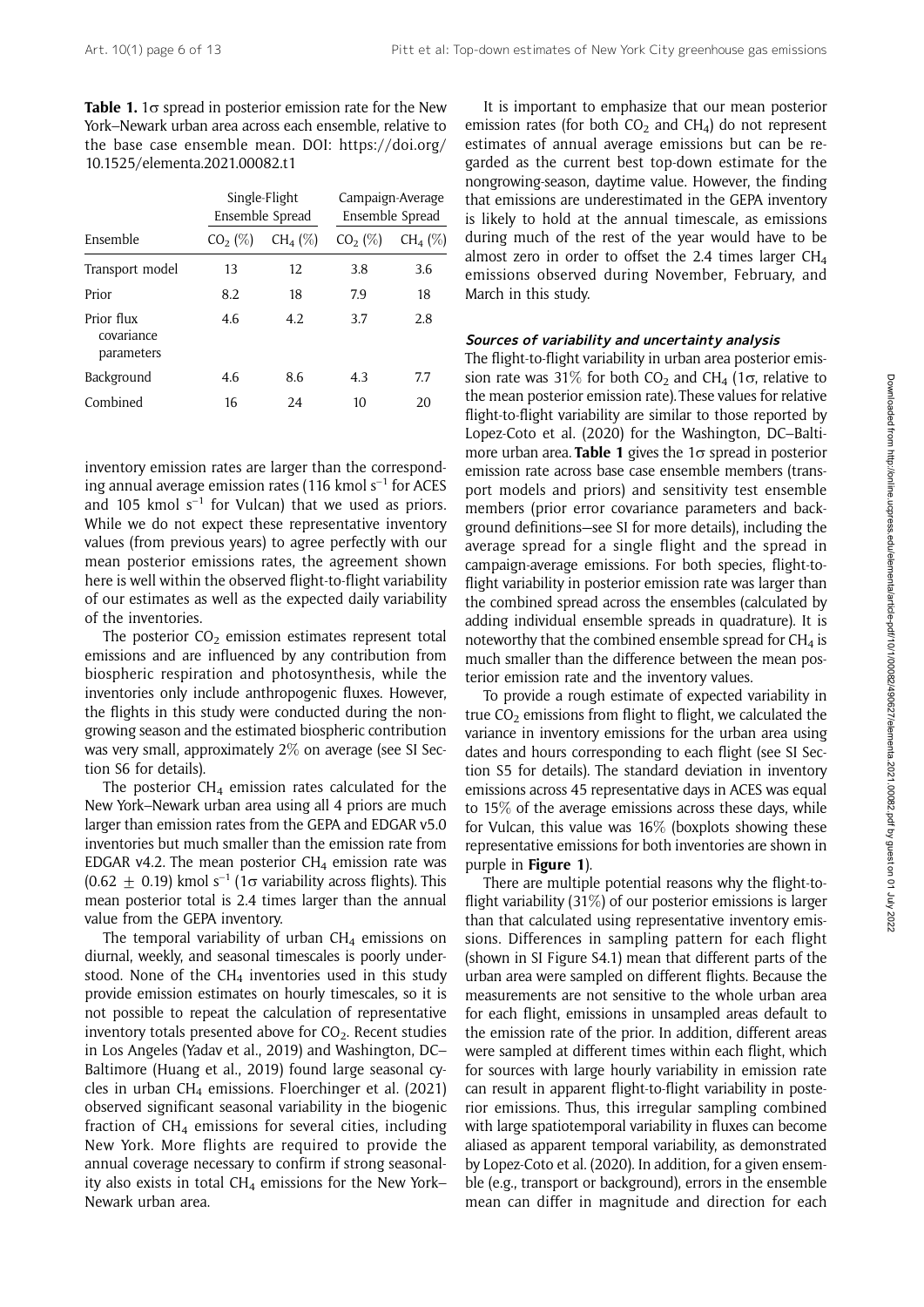flight, thus increasing the observed flight-to-flight variability.

Finally, the variability in inventory emissions may not be truly representative of real emission variability because the temporal emission profiles in the inventories are partly based on interpolation and/or downscaling using proxy data (resulting in smoothed temporal emission profiles). It is also worth considering that inventory emissions are for previous years, which may have had lower variability than the flight days, and that the flights were conducted in 2 different winters (2018–2019 and 2019– 2020) while the inventories are only for a single year each, so potential interannual variability is not accounted for.

Quantifying the accuracy of the emission rate estimates is challenging since the true value is not known. On one hand, the combined campaign-average ensemble spreads (10% for  $CO<sub>2</sub>$ , 20% for CH<sub>4</sub>) could be larger than the uncertainty of the mean posterior emission rate because this mean value represents an average over the base case ensemble members. Conversely, the potential methodological sources of flight-to-flight variability discussed above (e.g., emission aliasing) are not accounted for in the campaign-average ensemble spread but nonetheless contribute toward the overall uncertainty. In general, we focus on flight-to-flight variability when reporting results, rather than the campaign-average ensemble spread, but it is important to note that the  $1\sigma$  flight-to-flight variability includes both real variability in emissions and methodological uncertainty.

#### NYC posterior emission rates

We also calculated mean posterior emission rates for the 5 boroughs of NYC: (45  $\pm$  18) kmol CO<sub>2</sub> s<sup>-1</sup> and (0.20  $\pm$ 0.07) kmol CH<sub>4</sub> s<sup>-1</sup> (1 $\sigma$  variability across flights). As was the case for the urban area totals, inventory  $CO<sub>2</sub>$  emission rates calculated for NYC using dates and hours representative of our flights are consistent with our posterior values. The representative NYC emission rate for ACES was (45  $\pm$  9) kmol CO<sub>2</sub> s<sup>-1</sup>, while for Vulcan it was (52  $\pm$  10) kmol  $CO_2$  s<sup>-1</sup>. The fact that the mean NYC posterior emission rate for  $CO<sub>2</sub>$  is in line with expectations based on representative inventory emissions (within 15% for both inventories) is an encouraging sign that the inversion is able to estimate emissions at spatial scales smaller than the wider urban area. Further details of the spatial structure of prior and posterior fluxes in central NYC are given in SI Section S8.

It is difficult to compare our posterior emission rates directly to the NYC self-reported inventory (SRI) because that inventory includes a mixture of scope 1, 2, and 3 emissions and does not provide scope 1 totals for each emitted species. The 2019 SRI total for CH<sub>4</sub> is 0.21 kmol  $s^{-1}$ (New York City Mayor's Office of Sustainability, 2020), but this is dominated by waste emissions (0.17 kmol  $s^{-1}$ ), which are mainly scope 3 (as landfill waste is exported from the city; MacWhinney and Klagsbald, 2017). The SRI CH<sub>4</sub> emission estimate for natural gas distribution leakage is a scope 1 value; for 2019, this was calculated to be 0.041 kmol  $s^{-1}$ (21% of our posterior emission total). Considering that previous studies (Plant et al., 2019; Floerchinger et al.,

2021) have shown that the majority of New York  $CH<sub>4</sub>$  emissions are from thermogenic (i.e., natural gas) sources, it is likely that the SRI underestimates scope 1 thermogenic emissions. More measurements of NYC  $C_2H_6$  emissions could enable a direct quantitative assessment of thermogenic SRI CH<sub>4</sub> emissions. CO<sub>2</sub> emissions in the NYC SRI are also comprised of multiple scopes, but a recent study (Gurney et al., 2021) has shown that total emissions from scope-1-only source categories in the NYC SRI are lower than the corresponding total Vulcan emissions for these categories by 19%.

#### Posterior-prior spatial differences

The spatial distributions of the difference between posterior and prior fluxes are shown in **Figure 2**. Prior emissions were adjusted upward throughout the urban area for Edgar v5.0 CO<sub>2</sub>, Edgar v5.0 CH<sub>4</sub>, and GEPA CH<sub>4</sub>. Conversely, the large prior  $CH<sub>4</sub>$  emissions in Edgar v4.2 (distributed according to population) were adjusted downward throughout the urban area. Posterior fluxes estimated using the Vulcan and ACES  $CO<sub>2</sub>$  priors showed an upward adjustment throughout most of the urban area, but a downward adjustment in central New York City (specifically in the southern part of Manhattan—see SI Figure S8.1 for a zoomed in map). The spread across posterior fluxes using 3 different priors for this area is smaller than the spread across the prior fluxes themselves. However, further research is required, including higher resolution transport models, to understand whether small-scale spatial features observed in these posterior emission maps reflect real spatial patterns in emissions or artifacts of the relatively coarse resolution of the transport models used (see SI Section S2 for more details regarding the transport model configuration). New York City is a very complex land/urban/water interface, and increased resolution would allow for better representation of smaller spatial features that could alter the local circulations.

#### Emission ratio

The average posterior  $CH<sub>4</sub>:CO<sub>2</sub>$  emission ratio for the New York–Newark urban area is  $(4.9 + 0.7)$  nmol  $\mu$ mol<sup>-1</sup>  $(1\sigma$  variability across flights), and for New York City it is  $(4.4 \pm 1.1)$  nmol µmol<sup>-1</sup>. As for the posterior CO<sub>2</sub> and CH<sub>4</sub> emission rate estimates, this ratio should be interpreted as an average over the dates and times (daytime, nongrowing season) of our flights, not an annually representative value. Nonetheless, it is interesting to compare our emission ratio against enhancement ratios for the New York–Newark urban area reported by previous studies. Plant et al. (2019) reported an average  $CH_4:CO_2$  enhancement ratio of 7.2 (+1.4/–1.0) nmol  $\mu$ mol<sup>-1</sup> (95% confidence interval), taken over 10 flight days during April and May 2018. A lower enhancement ratio of 3.7 ( $+0.3/-0.2$ ) nmol  $\mu$ mol<sup>-1</sup> (95% confidence interval) was reported by Floerchinger et al. (2021) for a single ("winter") flight in March 2018 (see SI Figure S7.1 for a comparison plot).

Plant et al. (2019) also estimated a  $CH<sub>4</sub>$  emission rate for the urban area, which they calculated as the product of their  $CH_4:CO_2$  enhancement ratio and an inventory estimate of  $CO<sub>2</sub>$  emissions. They derived a total CH<sub>4</sub> emission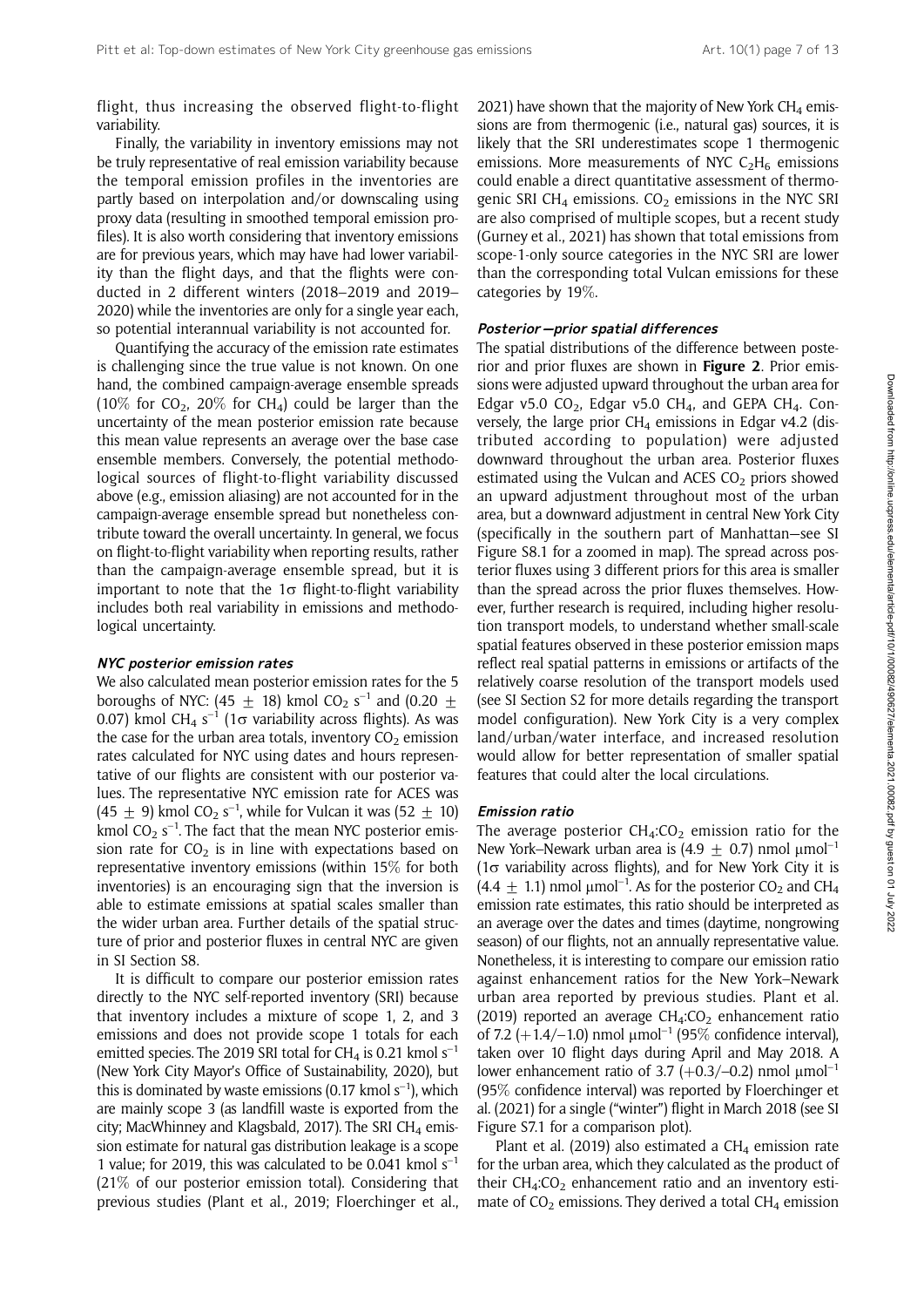

Figure 2. Maps showing the campaign-average difference between posterior and prior fluxes. Results are shown for  $CO_2$  (a–c) and CH<sub>4</sub> (d–f). The New York–Newark urban area boundary is shown in black. Color scale is saturated at the shown limits. DOI: https://doi.org/10.1525/elementa.2021.00082.f2

rate that was 2.7 times larger than the GEPA inventory value, in relatively close agreement to the results of our study (2.4 times larger than the GEPA inventory). At first sight, this appears at odds with the fact that the Plant et al. (2019) enhancement ratio is significantly larger than our estimated emission ratio. This apparent discrepancy is reconciled by considering that the  $CO<sub>2</sub>$  inventory emission rate used by Plant et al. (2019) is lower than our mean posterior  $CO_2$  emissions. This is not unexpected, as  $CO_2$ emission inventories suggest emissions during April and May are typically lower than emissions during November, February, and March (as shown in SI Figure S5.1).

# **Conclusions**

Our posterior emission rate estimates show good agreement with representative values from the ACES and Vulcan  $CO<sub>2</sub>$  inventories. In contrast, none of the available CH<sub>4</sub> inventories fell within a factor of 2 of our posterior estimates. It is of particular policy relevance that our posterior  $CH<sub>4</sub>$  emission rate estimate for the New York–Newark urban area was 2.4 times larger than the GEPA inventory. Taken together with previous studies in other cities, there is strong evidence that the GEPA inventory widely underestimates urban CH<sub>4</sub> emissions.

Underestimation of urban  $CH<sub>4</sub>$  emissions could impede urban emission reduction policies if cities neglect to address important (but difficult to quantify) emission sources such as natural gas leaks. Accurate, spatially resolved bottom-up estimates of U.S.  $CH<sub>4</sub>$  emissions would allow cities to develop better informed emission reduction policies, but uncertainty in the magnitude and location of key sources (e.g., emissions from natural gas distribution) makes it difficult to compile such an inventory with the required accuracy.

Aircraft measurements enable top-down estimates of urban greenhouse gas emissions at spatial scales representative of the whole urban area. To track changes in annual emissions, it is necessary to design aircraft sampling campaigns to include repeat flights covering weekly and seasonal timescales of emission variability. In addition, as suggested by Lopez-Coto et al. (2020), increasing the number of simultaneous measurements might at least partially alleviate the flight-to-flight variability caused by irregular sampling. In the case of New York City, increasing the seasonal coverage of flights to better quantify the poorly understood seasonal cycle of  $CH<sub>4</sub>$  emissions is a particular priority. Regular aircraft sampling could be especially valuable in cases such as New York that lack an extensive network of urban tower measurements.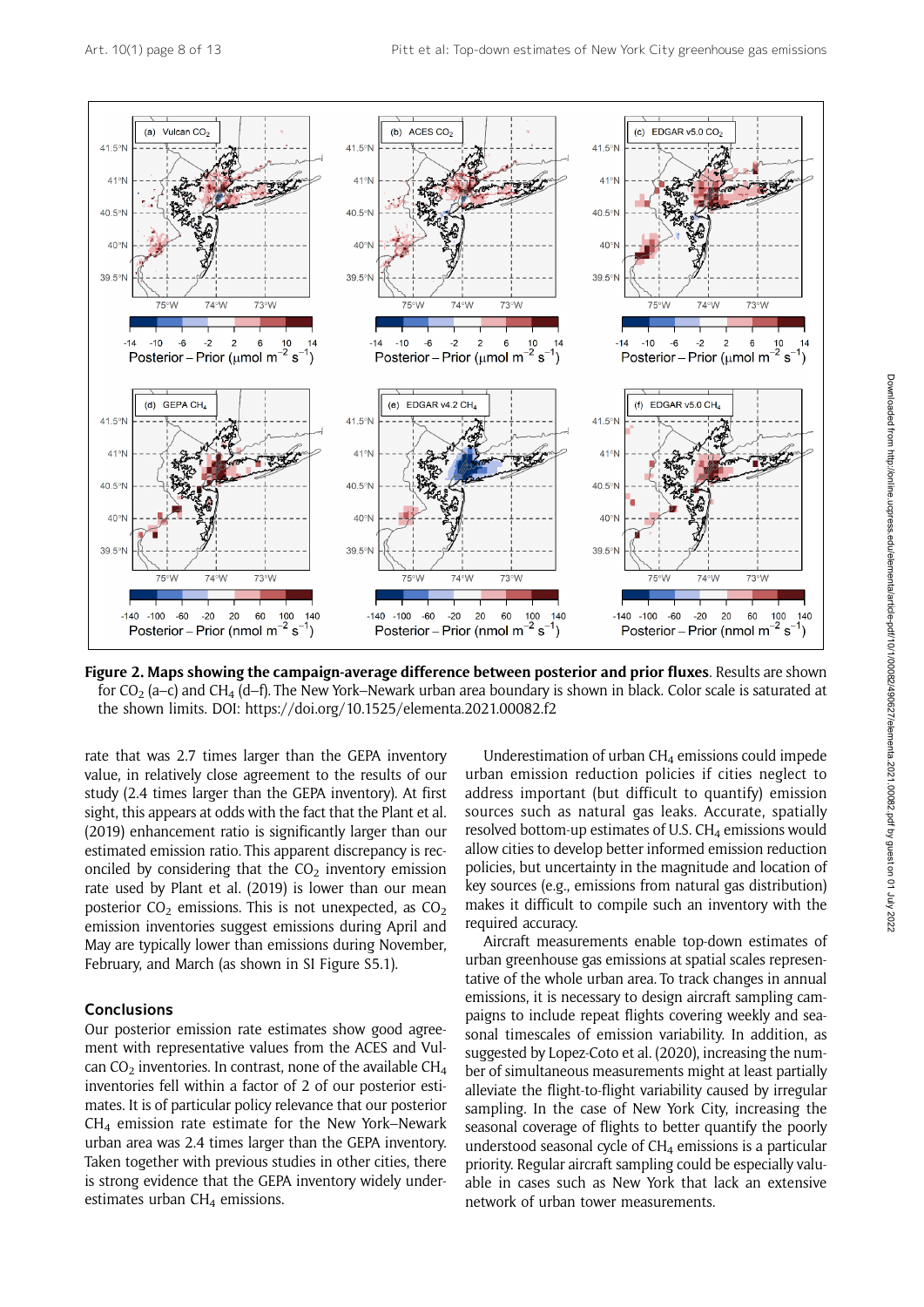Inverse modeling can play a key role going forward by providing independent quantification of emissions in near-real time. It can be used to evaluate emission estimates in the past (if measurements exist), and it can be used to update inventories and tailor policy in the present. There is an inherent positive feedback loop between topdown inverse modeling emission estimates and inventory development. Top-down emission estimates can be used to improve the models and data on which the inventories rely, resulting in better inventory products. These improved inventories then provide more accurate priors for subsequent inverse modeling studies, resulting in improved emission estimates and reduced posterior uncertainties. Together, top-down and bottom-up emission estimation approaches can effectively guide emission reduction policy in urban areas.

# Data accessibility statement

Aircraft measurement data used in this study are available from the Harvard Dataverse at [https://doi.org/10.7910/](https://doi.org/10.7910/DVN/UECQXX) [DVN/UECQXX](https://doi.org/10.7910/DVN/UECQXX).

# Supplemental files

The supplemental files for this article can be found as follows:

Appendix A. Further details regarding dispersion model configuration, domains, footprints, inventory emissions, biospheric influence, emission ratios, posterior spatial distribution, inverse modeling configuration and sensitivity tests. (PDF)

Appendix B. Prior and posterior emission rates from individual ensemble members, and representative inventory emission rates. (XLSX)

#### Acknowledgments

The authors thank FAA air traffic control in and around NYC for their support with our flight patterns and the Jonathan Amy Facility for Chemical Instrumentation at Purdue University for continued assistance in maintaining equipment in ALAR. They also thank Róisín Commane for the loan of her Picarro analyzer during the November 2019 flights.

# Funding

We thank the National Institute of Standards and Technology (NIST) for financial support of this work, via Award Nos. 70NANB16H262, 70NANB19H167, and 70NANB21H021. K. R. Gurney acknowledges the support from the National Aeronautics and Space Administration (NASA) Grant NNX14AJ20G and the NASA Carbon Monitoring System program: "Understanding User Needs for Carbon Monitoring Information" (subcontract 1491755).

#### Competing interests

The authors declare that no competing interests exist. Paul B. Shepson is an associate editor at Elementa. He was not involved in the review process of this article. Certain commercial equipment, instruments, or materials are identified in this paper in order to specify the experimental procedure adequately. Such identification is not intended to imply recommendation or endorsement by NIST nor is it intended to imply that the materials or equipment identified are necessarily the best available for the purpose.

# Author contributions

Contributed to conception and design: JRP, ILC, KDH, CRF, AK, JRW, PBS.

Contributed to acquisition of data: JRP, ILC, KDH, JT, RK, TJ, BHS, CPL, CKG, LRH, KRG, GSR, JL, SG, PBS.

Contributed to analysis and interpretation of data: JRP, ILC, KDH, CRF, CKG, GSR, SG, AK, PBS.

Drafted and/or revised the article: JRP, ILC, KDH, CPL, LRH, GSR, SG, AK, PBS.

Approved the submitted version for publication: JRP, ILC, KDH, JT, RK, TJ, BHS, CRF, CPL, CKG, LRH, KRG, GSR, JL, SG, AK, JRW, PBS.

# References

- Andres, RJ, Boden, TA, Higdon, DM. 2016. Gridded uncertainty in fossil fuel carbon dioxide emission maps, a CDIAC example. Atmospheric Chemistry and Physics 16(23): 14979–14995. DOI: [http://dx.doi.](http://dx.doi.org/10.5194/acp-16-14979-2016) [org/10.5194/acp-16-14979-2016.](http://dx.doi.org/10.5194/acp-16-14979-2016)
- Bréon, FM, Broquet, G, Puygrenier, V, Chevallier, F, Xueref-Remy, I, Ramonet, M, Dieudonné, E, Lopez, M, Schmidt, M, Perrussel, O, Ciais, P. 2015. An attempt at estimating Paris area  $CO<sub>2</sub>$  emissions from atmospheric concentration measurements. Atmospheric Chemistry and Physics 15(4): 1707–1724. DOI: [http://dx.doi.org/10.5194/acp-](http://dx.doi.org/10.5194/acp-15-1707-2015)[15-1707-2015.](http://dx.doi.org/10.5194/acp-15-1707-2015)
- Brioude, J, Angevine, WM, Ahmadov, R, Kim, S-W, Evan, S, McKeen, SA, Hsie, E-Y, Frost, GJ, Neuman, JA, Pollack, IB, Peischl, J, Ryerson, TB, Holloway, J, Brown, SS, Nowak, JB, Roberts, JM, Wofsy, SC, Santoni, GW, Oda, T, Trainer, M. 2013. Top-down estimate of surface flux in the Los Angeles Basin using a mesoscale inverse modeling technique: Assessing anthropogenic emissions of CO,  $NO<sub>x</sub>$  and  $CO<sub>2</sub>$  and their impacts. Atmospheric Chemistry and Physics 13(7): 3661–3677. DOI: <http://dx.doi.org/10.5194/acp-13-3661-2013>.
- Brioude, J, Kim, S-W, Angevine, WM, Frost, GJ, Lee, S-H, McKeen, SA, Trainer, M, Fehsenfeld, FC, Holloway, JS, Ryerson, TB, Williams, EJ, Petron, G, Fast, JD. 2011. Top-down estimate of anthropogenic emission inventories and their interannual variability in Houston using a mesoscale inverse modeling technique. Journal of Geophysical Research 116(D20): D20305. DOI: [http://dx.doi.org/10.](http://dx.doi.org/10.1029/2011JD016215) [1029/2011JD016215.](http://dx.doi.org/10.1029/2011JD016215)
- Cambaliza, MOL, Shepson, PB, Caulton, DR, Stirm, B, Samarov, D, Gurney, KR, Turnbull, J, Davis, KJ, Possolo, A, Karion, A, Sweeney, C, Moser, B, Hendricks, A, Lauvaux, T, Mays, K, Whetstone, J, Huang, J, Razlivanov, I, Miles, NL, Richardson, SJ. 2014. Assessment of uncertainties of an aircraftbased mass balance approach for quantifying urban greenhouse gas emissions. Atmospheric Chemistry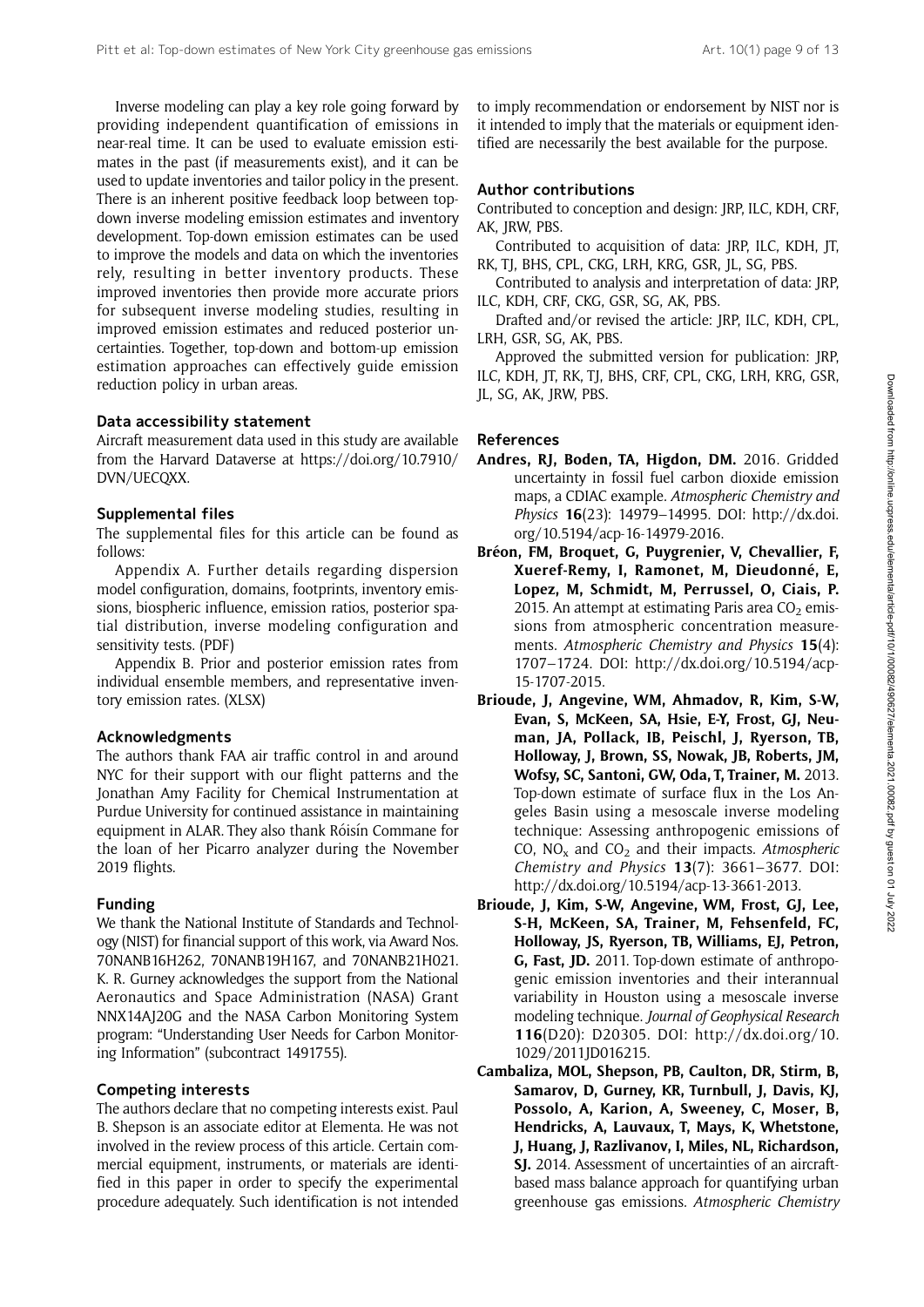and Physics 14(17): 9029–9050. DOI: [http://dx.doi.](http://dx.doi.org/10.5194/acp-14-9029-2014) [org/10.5194/acp-14-9029-2014.](http://dx.doi.org/10.5194/acp-14-9029-2014)

- Climate Mobilization Act, Local Law 97. 2019. New York City Council. Available at [https://www1.nyc.](https://www1.nyc.gov/assets/buildings/local_laws/ll97of2019.pdf) [gov/assets/buildings/local\\_laws/ll97of2019.pdf.](https://www1.nyc.gov/assets/buildings/local_laws/ll97of2019.pdf) Accessed 23 September 2021.
- Crippa, M, Solazzo, E, Huang, G, Guizzardi, D, Koffi, E, Muntean, M, Schieberle, C, Friedrich, R, Janssens-Maenhout, G. 2020. High resolution temporal profiles in the Emissions Database for Global Atmospheric Research. Scientific Data 7(1): 121. DOI:<http://doi.org/10.1038/s41597-020-0462-2>.
- Crosson, ER. 2008. A cavity ring-down analyzer for measuring atmospheric levels of methane, carbon dioxide, and water vapor. Applied Physics B: Lasers and Optics 92(3): 403–408. DOI: [http://dx.doi.org/10.](http://dx.doi.org/10.1007/s00340-008-3135-y) [1007/s00340-008-3135-y.](http://dx.doi.org/10.1007/s00340-008-3135-y)
- Deng, A, Lauvaux, T, Davis, KJ, Gaudet, BJ, Miles, N, Richardson, SJ, Wu, K, Sarmiento, DP, Hardesty, RM, Bonin, TA, Brewer, WA, Gurney, KR. 2017. Toward reduced transport errors in a high resolution urban  $CO<sub>2</sub>$  inversion system. Elementa: Science of the Anthropocene 5: 20. DOI: [http://dx.doi.org/10.](http://dx.doi.org/10.1525/elementa.133) [1525/elementa.133](http://dx.doi.org/10.1525/elementa.133).
- Dlugokencky, EJ, Myers, RC, Lang, PM, Masarie, KA, Crotwell, AM, Thoning, KW, Hall, BD, Elkins, JW, Steele, LP. 2005. Conversion of NOAA atmospheric dry air CH4 mole fractions to a gravimetrically prepared standard scale. Journal of Geophysical Research 110(D18): D18306. DOI: [http://dx.doi.org/10.](http://dx.doi.org/10.1029/2005JD006035) [1029/2005JD006035.](http://dx.doi.org/10.1029/2005JD006035)
- Draxler, RR, Hess, GD. 1998. An overview of the HYS-PLIT 4 modelling system for trajectories, dispersion, and deposition. Australian Meteorological Magazine 47: 295–308. Available at [https://www.arl.noaa.](https://www.arl.noaa.gov/documents/reports/MetMag.pdf) [gov/documents/reports/MetMag.pdf](https://www.arl.noaa.gov/documents/reports/MetMag.pdf). Accessed 23 September 2021.
- Enting, IG. 2002. Inverse problems in atmospheric constituent transport. Cambridge, UK: Cambridge University Press. DOI: [http://dx.doi.org/10.1017/CBO9780](http://dx.doi.org/10.1017/CBO9780511535741) [511535741.](http://dx.doi.org/10.1017/CBO9780511535741)
- European Commission Joint Research Centre (JRC)/ Netherlands Environmental Assessment Agency (PBL). 2011. Emission Database for Global Atmospheric Research (EDGAR), release version 4.2 [dataset]. Available at [https://edgar.jrc.ec.europa.eu/](https://edgar.jrc.ec.europa.eu/overview.php?v=42) [overview.php?v](https://edgar.jrc.ec.europa.eu/overview.php?v=42)=[42](https://edgar.jrc.ec.europa.eu/overview.php?v=42). Accessed 2 October 2020.
- European Commission Joint Research Centre (JRC)/ Netherlands Environmental Assessment Agency (PBL). 2019. Emission Database for Global Atmospheric Research (EDGAR), release version 5.0 [dataset]. Available at [https://edgar.jrc.ec.europa.eu/](https://edgar.jrc.ec.europa.eu/overview.php?v=50_GHG) [overview.php?v](https://edgar.jrc.ec.europa.eu/overview.php?v=50_GHG)=[50\\_GHG.](https://edgar.jrc.ec.europa.eu/overview.php?v=50_GHG) Accessed 2 October 2020.
- Fasoli, B, Lin, JC, Bowling, DR, Mitchell, L, Mendoza, D. 2018. Simulating atmospheric tracer concentrations for spatially distributed receptors: Updates to the Stochastic Time-Inverted Lagrangian Transport model's R interface (STILT-R version 2). Geoscientific

Model Development 11(7): 2813–2824. DOI: [http://dx.doi.org/10.5194/gmd-11-2813-2018.](http://dx.doi.org/10.5194/gmd-11-2813-2018)

- Floerchinger, C, Shepson, PB, Hajny, K, Daube, BC, Stirm, BH, Sweeney, C, Wofsy, SC. 2021. Relative flux measurements of biogenic and natural gasderived methane for seven U.S. cities. Elementa: Science of the Anthropocene  $9(1)$ : 1–15. DOI: [http://dx.](http://dx.doi.org/10.1525/elementa.2021.000119) [doi.org/10.1525/elementa.2021.000119](http://dx.doi.org/10.1525/elementa.2021.000119).
- Fong, WK, Sotos, M, Doust, M, Schultz, S, Marques, A, Deng-Beck, C. 2014. Global protocol for communityscale greenhouse gas emission inventories. Washington, DC: World Resources Institute. Available at [https://ghgprotocol.org/sites/default/files/standards/](https://ghgprotocol.org/sites/default/files/standards/GHGP_GPC_0.pdf) [GHGP\\_GPC\\_0.pdf.](https://ghgprotocol.org/sites/default/files/standards/GHGP_GPC_0.pdf) Accessed 23 September 2021.
- Gately, CK, Hutyra, LR. 2017. Large uncertainties in urban-scale carbon emissions. Journal of Geophysical Research: Atmospheres 122(20): 11242–11260. DOI: [http://dx.doi.org/10.1002/2017JD027359.](http://dx.doi.org/10.1002/2017JD027359)
- Gerbig, C, Lin, JC, Wofsy, SC, Daube, BC, Andrews, AE, Stephens, BB, Bakwin, PS, Grainger, CA. 2003. Toward constraining regional-scale fluxes of  $CO<sub>2</sub>$ with atmospheric observations over a continent: 2. Analysis of COBRA data using a receptor-oriented framework. Journal of Geophysical Research: Atmospheres 108(D24): 4757. DOI: [http://dx.doi.org/](http://dx.doi.org/10.1029/2003JD003770) [10.1029/2003JD003770](http://dx.doi.org/10.1029/2003JD003770).
- Gurney, K, Shepson, P. 2021. Opinion: The power and promise of improved climate data infrastructure. Proceedings of the National Academy of Sciences 118(35): e2114115118. DOI: [http://dx.doi.org/10.](http://dx.doi.org/10.1073/pnas.2114115118) [1073/pnas.2114115118](http://dx.doi.org/10.1073/pnas.2114115118).
- Gurney, KR, Liang, J, Patarasuk, R, Song, Y, Huang, J, Roest, G. 2020. The Vulcan version 3.0 high-resolution fossil fuel  $CO<sub>2</sub>$  emissions for the United States. Journal of Geophysical Research: Atmospheres 125(19). DOI: [http://dx.doi.org/10.1029/](http://dx.doi.org/10.1029/2020JD032974) [2020JD032974](http://dx.doi.org/10.1029/2020JD032974).
- Gurney, KR, Liang, J, Roest, G, Song, Y, Mueller, K, Lauvaux, T. 2021. Under-reporting of greenhouse gas emissions in U.S. cities. Nature Communications 12(1): 553. DOI: [http://dx.doi.org/10.1038/s41467-](http://dx.doi.org/10.1038/s41467-020-20871-0) [020-20871-0](http://dx.doi.org/10.1038/s41467-020-20871-0).
- Hanna, SR. 1982. Applications in air pollution modelling, in Nieuwstadt, FT, Van Dop, H eds., Atmospheric turbulence and air pollution modelling. Dordrecht, the Netherlands: Reidel: 275–310.
- Huang, Y, Kort, EA, Gourdji, S, Karion, A, Mueller, K, Ware, J. 2019. Seasonally resolved excess urban methane emissions from the Baltimore/Washington, DC metropolitan region. Environmental Science & Technology 53(19): 11285–11293. DOI: [http://dx.](http://dx.doi.org/10.1021/acs.est.9b02782) [doi.org/10.1021/acs.est.9b02782.](http://dx.doi.org/10.1021/acs.est.9b02782)
- Hutyra, LR, Duren, R, Gurney, KR, Grimm, N, Kort, EA, Larson, E, Shrestha, G. 2014. Urbanization and the carbon cycle: Current capabilities and research outlook from the natural sciences perspective. Earth's Future 2(10): 473–495. DOI: [http://dx.doi.org/10.](http://dx.doi.org/10.1002/2014EF000255) [1002/2014EF000255](http://dx.doi.org/10.1002/2014EF000255).
- Janssens-Maenhout, G, Crippa, M, Guizzardi, D, Muntean, M, Schaaf, E, Dentener, F, Bergamaschi, P,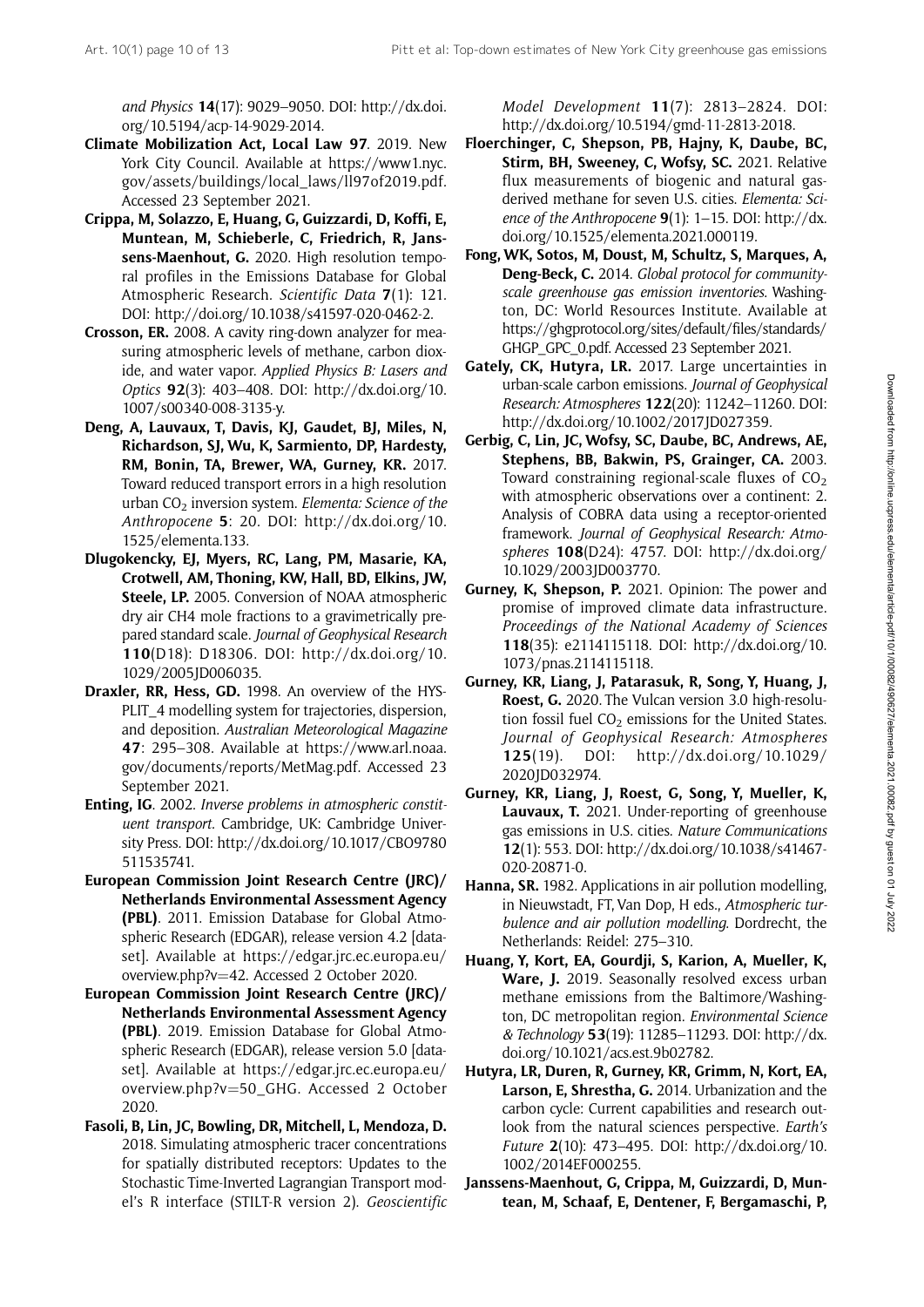Pagliari, V, Olivier, JGJ, Peters, JAHW, van Aardenne, JA, Monni, S, Doering, U, Petrescu, AMR, Solazzo, E, Oreggioni, GD. 2019. EDGAR v4.3.2 Global Atlas of the three major greenhouse gas emissions for the period 1970–2012. Earth System Science Data 11(3): 959–1002. DOI: [http://dx.doi.](http://dx.doi.org/10.5194/essd-11-959-2019) [org/10.5194/essd-11-959-2019](http://dx.doi.org/10.5194/essd-11-959-2019).

- Kantha, LH, Clayson, CA. 2000. Small scale processes in geophysical fluid flows. San Diego, CA: Academic Press.
- Lamb, BK, Cambaliza, MOL, Davis, KJ, Edburg, SL, Ferrara, TW, Floerchinger, C, Heimburger, AMF, Herndon, S, Lauvaux, T, Lavoie, T, Lyon, DR, Miles, N, Prasad, KR, Richardson, S, Roscioli, JR, Salmon, OE, Shepson, PB, Stirm, BH, Whetstone, J. 2016. Direct and indirect measurements and modeling of methane emissions in Indianapolis, Indiana. Environmental Science & Technology 50(16): 8910–8917. DOI: [http://dx.doi.org/10.1021/acs.est.](http://dx.doi.org/10.1021/acs.est.6b01198) [6b01198.](http://dx.doi.org/10.1021/acs.est.6b01198)
- Lauvaux, T, Gurney, KR, Miles, NL, Davis, KJ, Richardson, SJ, Deng, A, Nathan, BJ, Oda, T, Wang, JA, Hutyra, L, Turnbull, J. 2020. Policy-relevant assessment of urban  $CO<sub>2</sub>$  emissions. Environmental Science & Technology 54(16): 10237–10245. DOI: [http://dx.](http://dx.doi.org/10.1021/acs.est.0c00343) [doi.org/10.1021/acs.est.0c00343](http://dx.doi.org/10.1021/acs.est.0c00343).
- Lauvaux, T, Miles, NL, Deng, A, Richardson, SJ, Cambaliza, MO, Davis, KJ, Gaudet, B, Gurney, KR, Huang, J, O'Keefe, D, Song, Y, Karion, A, Oda, T, Patarasuk, R, Razlivanov, I, Sarmiento, D, Shepson, P, Sweeney, C, Turnbull, J, Wu, K. 2016. High-resolution atmospheric inversion of urban  $CO<sub>2</sub>$  emissions during the dormant season of the Indianapolis Flux Experiment (INFLUX). Journal of Geophysical Research: Atmospheres 121(10): 5213–5236. DOI: [http://dx.doi.org/10.1002/2015](http://dx.doi.org/10.1002/2015JD024473) [JD024473.](http://dx.doi.org/10.1002/2015JD024473)
- Lauvaux, T, Schuh, AE, Uliasz, M, Richardson, S, Miles, N, Andrews, AE, Sweeney, C, Diaz, LI, Martins, D, Shepson, PB, Davis, KJ. 2012. Constraining the  $CO<sub>2</sub>$  budget of the corn belt: Exploring uncertainties from the assumptions in a mesoscale inverse system. Atmospheric Chemistry and Physics 12(1): 337–354. DOI:<http://dx.doi.org/10.5194/acp-12-337-2012>.
- Lin, JC, Gerbig, C, Wofsy, SC, Andrews, AE, Daube, BC, Davis, KJ, Grainger, CA. 2003. A near-field tool for simulating the upstream influence of atmospheric observations: The Stochastic Time-Inverted Lagrangian Transport (STILT) model. Journal of Geophysical Research 108(D16): 4493. DOI: [http://dx.doi.org/](http://dx.doi.org/10.1029/2002JD003161) [10.1029/2002JD003161.](http://dx.doi.org/10.1029/2002JD003161)
- Lopez-Coto, I, Ghosh, S, Prasad, K, Whetstone, J. 2017. Tower-based greenhouse gas measurement network design—The National Institute of standards and technology North East Corridor Testbed. Advances in Atmospheric Sciences 34(9): 1095–1105. DOI: <http://dx.doi.org/10.1007/s00376-017-6094-6>.
- Lopez-Coto, I, Ren, X, Salmon, OE, Karion, A, Shepson, PB, Dickerson, RR, Stein, A, Prasad, K, Whetstone, JR. 2020. Wintertime  $CO<sub>2</sub>$ , CH4, and CO

emissions estimation for the Washington, DC–Baltimore metropolitan area using an inverse modeling technique. Environmental Science & Technology 54(5): 2606–2614. DOI: [http://dx.doi.org/10.](http://dx.doi.org/10.1021/acs.est.9b06619) [1021/acs.est.9b06619](http://dx.doi.org/10.1021/acs.est.9b06619).

- Loughner, CP, Fasoli, B, Stein, AF, Lin, JC. 2021. Incorporating features from the Stochastic Time-Inverted Lagrangian Transport (STILT) model into the Hybrid Single-Particle Lagrangian Integrated Trajectory (HYSPLIT) model: A unified dispersion model for time-forward and time-reversed applications. Journal of Applied Meteorology and Climatology  $60(6)$ : 799–810. DOI: [http://dx.doi.org/10.1175/JAMC-D-](http://dx.doi.org/10.1175/JAMC-D-20-0158.1)[20-0158.1.](http://dx.doi.org/10.1175/JAMC-D-20-0158.1)
- Maasakkers, JD, Jacob, DJ, Sulprizio, MP, Turner, AJ, Weitz, M, Wirth, T, Hight, C, DeFigueiredo, M, Desai, M, Schmeltz, R, Hockstad, L, Bloom, AA, Bowman, KW, Jeong, S, Fischer, ML. 2016. Gridded national inventory of U.S. methane emissions. Environmental Science & Technology 50(23): 13123–13133. DOI: [http://dx.doi.org/10.1021/acs.](http://dx.doi.org/10.1021/acs.est.6b02878) [est.6b02878.](http://dx.doi.org/10.1021/acs.est.6b02878)
- MacWhinney, R, Barnett, M. 2019. Inventory of New York City greenhouse gas emissions in 2017. New York, USA: New York City Mayor's Office of sustainability. Available at [https://www1.nyc.gov/assets/](https://www1.nyc.gov/assets/sustainability/downloads/pdf/GHG_Inventory_2017.pdf) [sustainability/downloads/pdf/GHG\\_Inventory\\_](https://www1.nyc.gov/assets/sustainability/downloads/pdf/GHG_Inventory_2017.pdf) [2017.pdf](https://www1.nyc.gov/assets/sustainability/downloads/pdf/GHG_Inventory_2017.pdf). Accessed 23 September 2021.
- MacWhinney, R, Klagsbald, O. 2017. Inventory of New York City greenhouse gas emissions in 2016. New York, USA: New York City Mayor's Office of Sustainability. Available at [https://www1.nyc.gov/assets/](https://www1.nyc.gov/assets/sustainability/downloads/pdf/publications/GHG%20Inventory%20Report%20Emission%20Year%202016.pdf) [sustainability/downloads/pdf/publications/GHG](https://www1.nyc.gov/assets/sustainability/downloads/pdf/publications/GHG%20Inventory%20Report%20Emission%20Year%202016.pdf) %[20Inventory](https://www1.nyc.gov/assets/sustainability/downloads/pdf/publications/GHG%20Inventory%20Report%20Emission%20Year%202016.pdf)%[20Report](https://www1.nyc.gov/assets/sustainability/downloads/pdf/publications/GHG%20Inventory%20Report%20Emission%20Year%202016.pdf)%[20Emission](https://www1.nyc.gov/assets/sustainability/downloads/pdf/publications/GHG%20Inventory%20Report%20Emission%20Year%202016.pdf)%[20Year](https://www1.nyc.gov/assets/sustainability/downloads/pdf/publications/GHG%20Inventory%20Report%20Emission%20Year%202016.pdf) %[202016.pdf](https://www1.nyc.gov/assets/sustainability/downloads/pdf/publications/GHG%20Inventory%20Report%20Emission%20Year%202016.pdf). Accessed 23 September 2021.
- Marcotullio, PJ, Sarzynski, A, Albrecht, J, Schulz, N, Garcia, J. 2013. The geography of global urban greenhouse gas emissions: An exploratory analysis. Climatic Change 121(4): 621–634. DOI: [http://dx.](http://dx.doi.org/10.1007/s10584-013-0977-z) [doi.org/10.1007/s10584-013-0977-z](http://dx.doi.org/10.1007/s10584-013-0977-z).
- Nangini, C, Peregon, A, Ciais, P, Weddige, U, Vogel, F, Wang, J, Bréon, F-M, Bachra, S, Wang, Y, Gurney, K, Yamagata, Y, Appleby, K, Telahoun, S, Canadell, JG, Grübler, A, Dhakal, S, Creutzig, F. 2019. A global dataset of  $CO<sub>2</sub>$  emissions and ancillary data related to emissions for 343 cities. Scientific Data 6(1): 180280. DOI: [http://dx.doi.org/10.1038/](http://dx.doi.org/10.1038/sdata.2018.280) [sdata.2018.280.](http://dx.doi.org/10.1038/sdata.2018.280)
- New York City Mayor's Office of Sustainability. 2016. New York City's roadmap to 80 x 50. Available at [https://](https://www1.nyc.gov/assets/sustainability/downloads/pdf/publications/New%20York%20City%27s%20Roadmap%20to%2080%20x%2050_20160926_FOR%20WEB.pdf) [www1.nyc.gov/assets/sustainability/downloads/pdf/](https://www1.nyc.gov/assets/sustainability/downloads/pdf/publications/New%20York%20City%27s%20Roadmap%20to%2080%20x%2050_20160926_FOR%20WEB.pdf) [publications/New](https://www1.nyc.gov/assets/sustainability/downloads/pdf/publications/New%20York%20City%27s%20Roadmap%20to%2080%20x%2050_20160926_FOR%20WEB.pdf)%[20York](https://www1.nyc.gov/assets/sustainability/downloads/pdf/publications/New%20York%20City%27s%20Roadmap%20to%2080%20x%2050_20160926_FOR%20WEB.pdf)%[20City](https://www1.nyc.gov/assets/sustainability/downloads/pdf/publications/New%20York%20City%27s%20Roadmap%20to%2080%20x%2050_20160926_FOR%20WEB.pdf)%[27s](https://www1.nyc.gov/assets/sustainability/downloads/pdf/publications/New%20York%20City%27s%20Roadmap%20to%2080%20x%2050_20160926_FOR%20WEB.pdf)%[20 Road](https://www1.nyc.gov/assets/sustainability/downloads/pdf/publications/New%20York%20City%27s%20Roadmap%20to%2080%20x%2050_20160926_FOR%20WEB.pdf) [map](https://www1.nyc.gov/assets/sustainability/downloads/pdf/publications/New%20York%20City%27s%20Roadmap%20to%2080%20x%2050_20160926_FOR%20WEB.pdf)%[20to](https://www1.nyc.gov/assets/sustainability/downloads/pdf/publications/New%20York%20City%27s%20Roadmap%20to%2080%20x%2050_20160926_FOR%20WEB.pdf)%[2080](https://www1.nyc.gov/assets/sustainability/downloads/pdf/publications/New%20York%20City%27s%20Roadmap%20to%2080%20x%2050_20160926_FOR%20WEB.pdf)%[20x](https://www1.nyc.gov/assets/sustainability/downloads/pdf/publications/New%20York%20City%27s%20Roadmap%20to%2080%20x%2050_20160926_FOR%20WEB.pdf)%[2050\\_20160926\\_FOR](https://www1.nyc.gov/assets/sustainability/downloads/pdf/publications/New%20York%20City%27s%20Roadmap%20to%2080%20x%2050_20160926_FOR%20WEB.pdf)% [20WEB.pdf.](https://www1.nyc.gov/assets/sustainability/downloads/pdf/publications/New%20York%20City%27s%20Roadmap%20to%2080%20x%2050_20160926_FOR%20WEB.pdf) Accessed 23 September 2021.
- New York City Mayor's Office of Sustainability. 2020. Inventory of New York City greenhouse gas emissions [dataset]. Available at [https://nyc-ghg](https://nyc-ghg-inventory.cusp.nyu.edu/)[inventory.cusp.nyu.edu/](https://nyc-ghg-inventory.cusp.nyu.edu/). Accessed 6 April 2021.
- Nickless, A, Rayner, PJ, Scholes, RJ, Engelbrecht, F, Erni, B. 2019. An atmospheric inversion over the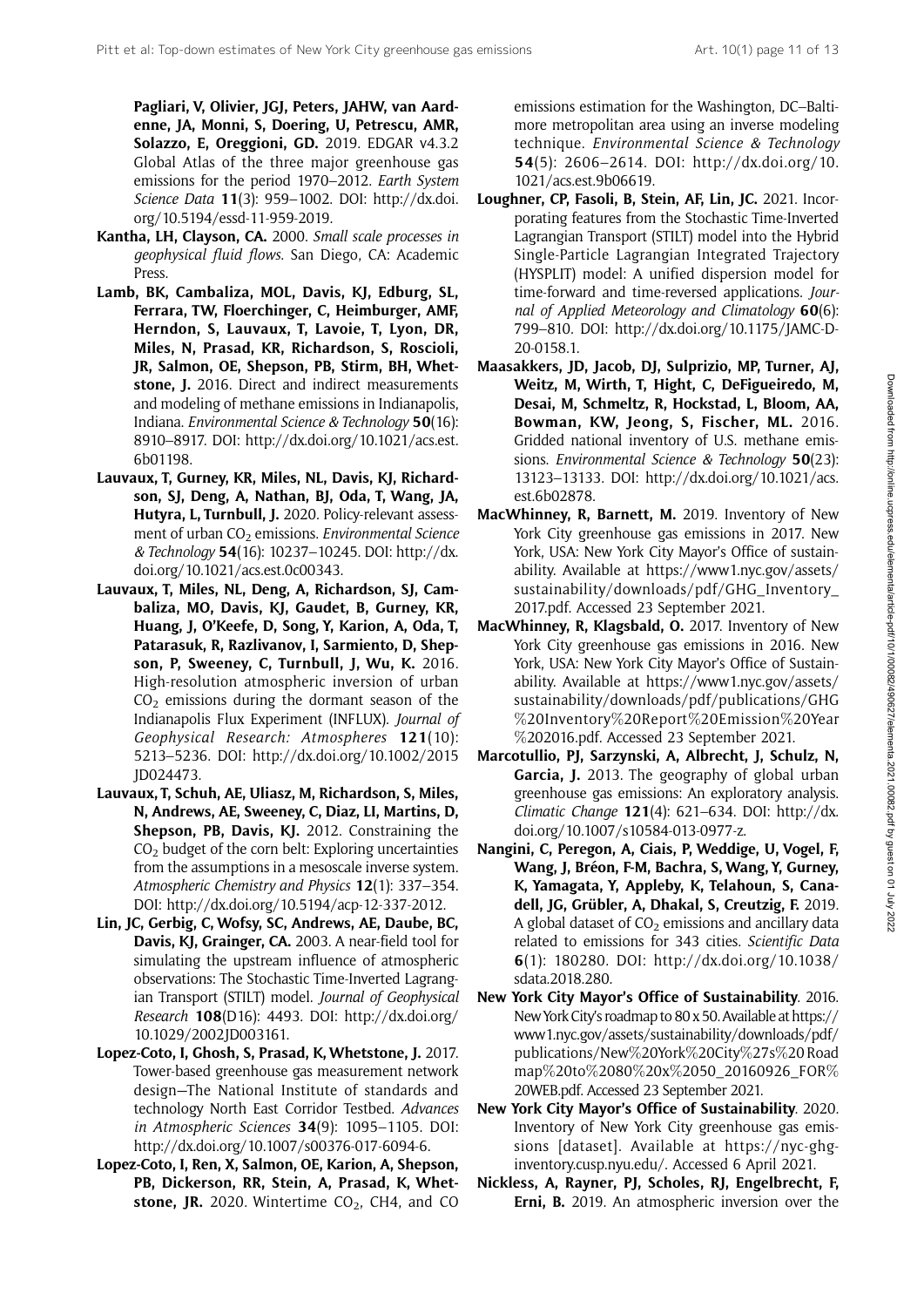city of Cape Town: Sensitivity analyses. Atmospheric Chemistry and Physics 19(11): 7789–7816. DOI: [http://dx.doi.org/10.5194/acp-19-7789-2019.](http://dx.doi.org/10.5194/acp-19-7789-2019)

- Oda, T, Maksyutov, S, Andres, RJ. 2018. The open-source data inventory for anthropogenic  $CO<sub>2</sub>$ , version 2016 (ODIAC2016): A global monthly fossil fuel  $CO<sub>2</sub>$ gridded emissions data product for tracer transport simulations and surface flux inversions. Earth System Science Data  $10(1)$ : 87-107. DOI: [http://dx.](http://dx.doi.org/10.5194/essd-10-87-2018) [doi.org/10.5194/essd-10-87-2018](http://dx.doi.org/10.5194/essd-10-87-2018).
- Pisso, I, Patra, P, Takigawa, M, Machida, T, Matsueda, H, Sawa, Y. 2019. Assessing Lagrangian inverse modelling of urban anthropogenic  $CO<sub>2</sub>$  fluxes using in situ aircraft and ground-based measurements in the Tokyo area. Carbon Balance and Management 14(1): 6. DOI: [http://dx.doi.org/10.1186/s13021-](http://dx.doi.org/10.1186/s13021-019-0118-8) [019-0118-8](http://dx.doi.org/10.1186/s13021-019-0118-8).
- Plant, G, Kort, EA, Floerchinger, C, Gvakharia, A, Vimont, I, Sweeney, C. 2019. Large fugitive methane emissions from urban centers along the U.S. east coast. Geophysical Research Letters 46(14): 8500–8507. DOI: [http://dx.doi.org/10.1029/](http://dx.doi.org/10.1029/2019GL082635) [2019GL082635.](http://dx.doi.org/10.1029/2019GL082635)
- Sethi, M, Lamb, W, Minx, J, Creutzig, F. 2020. Climate change mitigation in cities: A systematic scoping of case studies. Environmental Research Letters 15(9): 093008. DOI: [http://dx.doi.org/10.1088/1748-](http://dx.doi.org/10.1088/1748-9326/ab99ff) [9326/ab99ff.](http://dx.doi.org/10.1088/1748-9326/ab99ff)
- Shusterman, AA, Kim, J, Lieschke, KJ, Newman, C, Wooldridge, PJ, Cohen, RC. 2018. Observing local  $CO<sub>2</sub>$  sources using low-cost, near-surface urban monitors. Atmospheric Chemistry and Physics 18(18): 13773–13785. DOI: [http://dx.doi.org/10.](http://dx.doi.org/10.5194/acp-18-13773-2018) [5194/acp-18-13773-2018.](http://dx.doi.org/10.5194/acp-18-13773-2018)
- Staufer, J, Broquet, G, Bréon, FM, Puygrenier, V, Chevallier, F, Xueref-Rémy, I, Dieudonné, E, Lopez, M, Schmidt, M, Ramonet, M, Perrussel, O, Lac, C, Wu, L, Ciais, P. 2016. The first 1-yearlong estimate of the Paris region fossil fuel  $CO<sub>2</sub>$  emissions based on atmospheric inversion. Atmospheric Chemistry and Physics 16(22): 14703–14726. DOI: [http://dx.doi.org/10.5194/acp-16-14703-2016.](http://dx.doi.org/10.5194/acp-16-14703-2016)
- Stein, AF, Draxler, RR, Rolph, GD, Stunder, BJB, Cohen, MD, Ngan, F. 2015. NOAA's HYSPLIT atmospheric transport and dispersion modeling system. Bulletin of the American Meteorological Society 96(12): 2059–2077. DOI: [http://dx.doi.org/10.1175/BAMS-](http://dx.doi.org/10.1175/BAMS-D-14-00110.1)[D-14-00110.1.](http://dx.doi.org/10.1175/BAMS-D-14-00110.1)
- Tans, PP, Crotwell, AM, Thoning, KW. 2017. Abundances of isotopologues and calibration of  $CO<sub>2</sub>$  greenhouse gas measurements. Atmospheric Measurement Techniques 10(7): 2669–2685. DOI: [http://dx.doi.org/](http://dx.doi.org/10.5194/amt-10-2669-2017) [10.5194/amt-10-2669-2017.](http://dx.doi.org/10.5194/amt-10-2669-2017)
- Tarantola, A. 2005. Inverse problem theory and methods for model parameter estimation. Philadelphia, PA: Society for Industrial and Applied Mathematics.
- Thomson, DJ, Physick, WL, Marvon, RH, 1997. Treatment of interfaces in random walk dispersion models. Journal of Applied Meteorology 36(9): 1284–1295. DOI: [http://dx.doi.org/10.1175/1520-](http://dx.doi.org/10.1175/1520-0450(1997)036<1284:TOIIRW>2.0.CO;2) [0450\(1997\)036<1284:TOIIRW>2.0.CO;2](http://dx.doi.org/10.1175/1520-0450(1997)036<1284:TOIIRW>2.0.CO;2).
- Trencher, G, Castán Broto, V, Takagi, T, Sprigings, Z, Nishida, Y, Yarime, M. 2016. Innovative policy practices to advance building energy efficiency and retrofitting: Approaches, impacts and challenges in ten C40 cities. Environmental Science & Policy 66: 353–365. DOI: [http://dx.doi.org/10.1016/j.envsci.](http://dx.doi.org/10.1016/j.envsci.2016.06.021) [2016.06.021.](http://dx.doi.org/10.1016/j.envsci.2016.06.021)
- Turner, AJ, Kim, J, Fitzmaurice, H, Newman, C, Worthington, K, Chan, K, Wooldridge, PJ, Köehler, P, Frankenberg, C, Cohen, RC. 2020. Observed impacts of COVID-19 on Urban  $CO<sub>2</sub>$  emissions. Geophysical Research Letters 47(22): 1–6. DOI: [http://](http://dx.doi.org/10.1029/2020GL090037) [dx.doi.org/10.1029/2020GL090037.](http://dx.doi.org/10.1029/2020GL090037)
- Yadav, V, Duren, R, Mueller, K, Verhulst, KR, Nehrkorn, T, Kim, J,Weiss, RF, Keeling, R, Sander, S, Fischer, ML, Newman, S, Falk, M, Kuwayama, T, Hopkins, F, Rafiq, T, Whetstone, J, Miller, C. 2019. Spatiotemporally resolved methane fluxes from the Los Angeles megacity. Journal of Geophysical Research: Atmospheres 124(9): 5131–5148. DOI: [http://dx.](http://dx.doi.org/10.1029/2018JD030062) [doi.org/10.1029/2018JD030062](http://dx.doi.org/10.1029/2018JD030062).
- **Zhuang, J.** 2020. xESMF: Universal Regridder for geospatial data. Available at [http://dx.doi.org/10.5281/](http://dx.doi.org/10.5281/zenodo.1134365) [zenodo.1134365](http://dx.doi.org/10.5281/zenodo.1134365) .